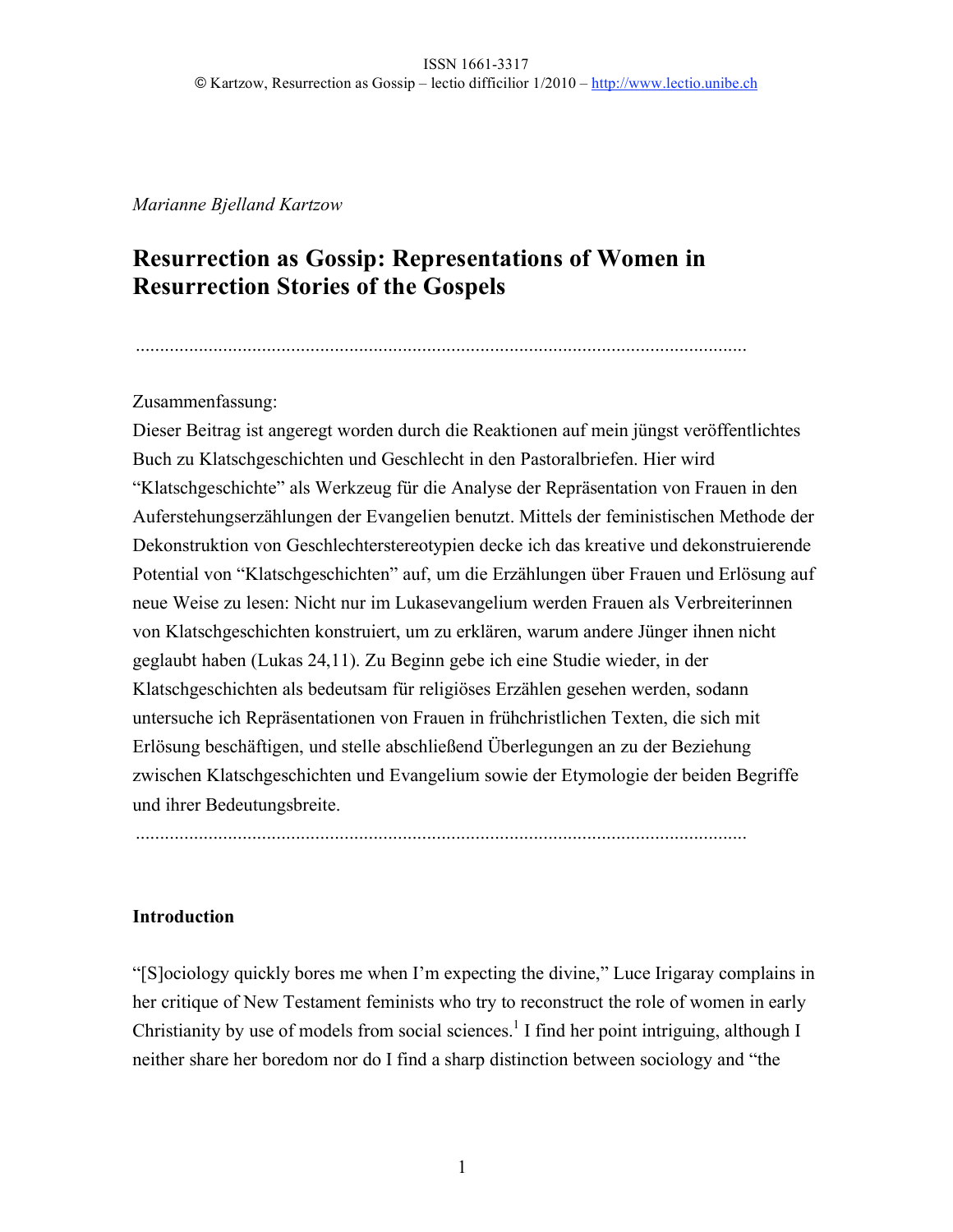divine." In contrast, I think interpreters like Elisabeth Schüssler Fiorenza shows that how we think about social relations among human beings, in past and present, is closely connected to what Irigaray calls the divine. $^{2}$  By use of gossip as an analytical tool to interpret resurrection stories, I will pay attention to this connection.

The title of this article places one of the most loaded theological terms, "resurrection," in immediate proximity to "gossip." By only the small word "as" to keep them apart, the divine core of Christianity is connected to one of the terms that are dearest to sociological studies.<sup>3</sup> Following the feminist technique of deconstructing gendered stereotypes,  $4$  I look at the creative and destabilizing potential of gossip, to suggest some new insights about early Christian women.<sup>5</sup> Representations of women in the resurrection stories are especially interesting and relevant for this study, since some gospel traditions construct women as gossipers in order to explain why the other disciples did not believe them (see in particular Luke 24:11).

When working on my recent book on gossip and gender in the Pastoral Epistles I was encouraged to also look for traces of gossip in other New Testament texts.<sup>6</sup> In my reading of the resurrection, I will try to use gossip both "to think with"<sup>7</sup> and "to play with;" one of gossip's unique talents is that it builds down the boarder between these two activities.<sup>8</sup> This article will first present a study in which gossip is seen as significant in religious storytelling, then look at representations of women in early Christian texts dealing with resurrection, and towards the end shift to a more open ended reflection upon the relation between gossip and gospel, playing with etymology and the two terms' variety of meanings.

# **1. Gossip as religious storytelling**

In recent research on gossip, various definitions, taxonomies, and methods have been suggested.<sup>9</sup> The predominant attitude in history, including antiquity, has been to consider being gossipy as primarily a vice and typical for second class human beings.<sup>10</sup> Also publications from modern religious communities, both Christian and Jewish, focus on how dangerous and destructive gossip can be for a person's character and for religious standards.<sup>11</sup> In recent scholarly works, however, gossip is seen as something more, or rather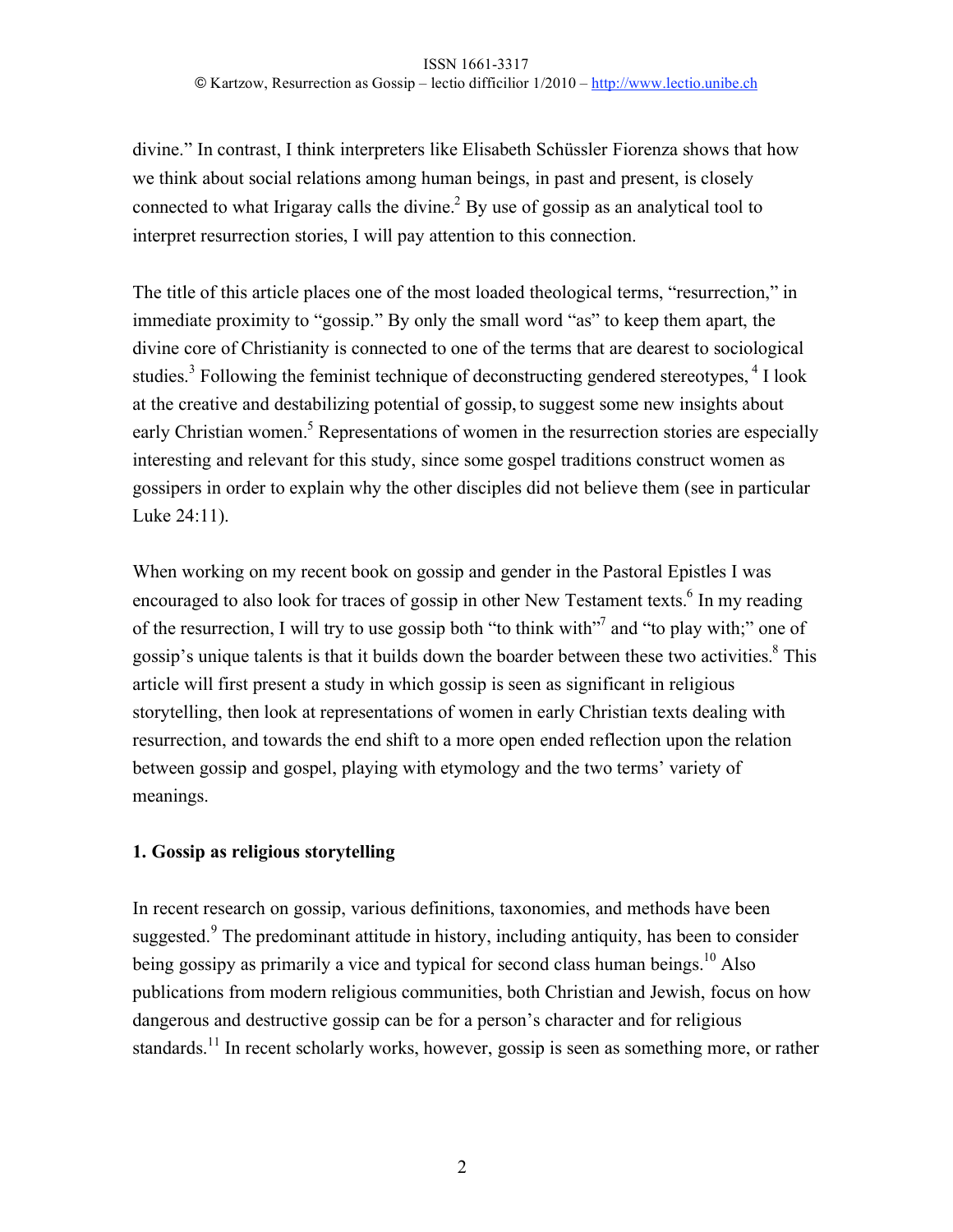something different, than careless or fallacious talk about others. Indeed, gossip sometimes even seems to be the opposite: a genuine expression of care.<sup>12</sup>

Armin Geertz argues that gossip connects ideal discourses and practices with everyday discourses and practices. It functions as a publicly available social consciousness, judging the latest news from everyday behavior in the light of cultural, religious, and ethical norms. Gossip is talk about others that serves the process of self-performance. The stories which gossipers tell about others are fundamentally also stories about themselves.This is why Geertz considers gossip to be a mode of narrative ethics, in his article entitled "Gossip as Religious Narrative."13

Gossip is what makes the world go around, representing the continuation of society. For Geertz gossip is fundamental to human existence and relations, and he sees it as a narrative "Ur-Gattung."14 But gossip uses dialog techniques that ordinary stories lack: it is always unfinished and constantly interrupted, and it is questioned and evaluated by the listener. The audience is included as participants and co-creators in the story. A good story can be taken away by the listeners and/or tellers and be repeated in other conversations, other contexts and even other cultures.<sup>15</sup>

With this understanding of gossip as my point of departure, I wonder whether what the women told about the empty tomb was such a good story. I am not the first within New Testament studies to look at the social function of gossip and "gossip networks," but few, if any, have focused on how gossip is gendered.<sup>16</sup>

# **2. Representation of women in resurrection stories**

The four canonical gospels report in different ways what happened after Jesus was crucified, had died, and was buried. Women play central roles in all these stories. 17 Two non-canonical texts, the Gospel of Peter and the Epistle of the Apostles, give additional variations of the same scenes, both including women in their presentations. However, when Luke in Acts and Paul in Corinthians summarize the basic elements in Christian faith, all women have disappeared from the resurrection story. What is most striking when one compares these stories is that representations of women are articulated so differently from text to text. I will enter this landscape by first reflecting on the variety of names given to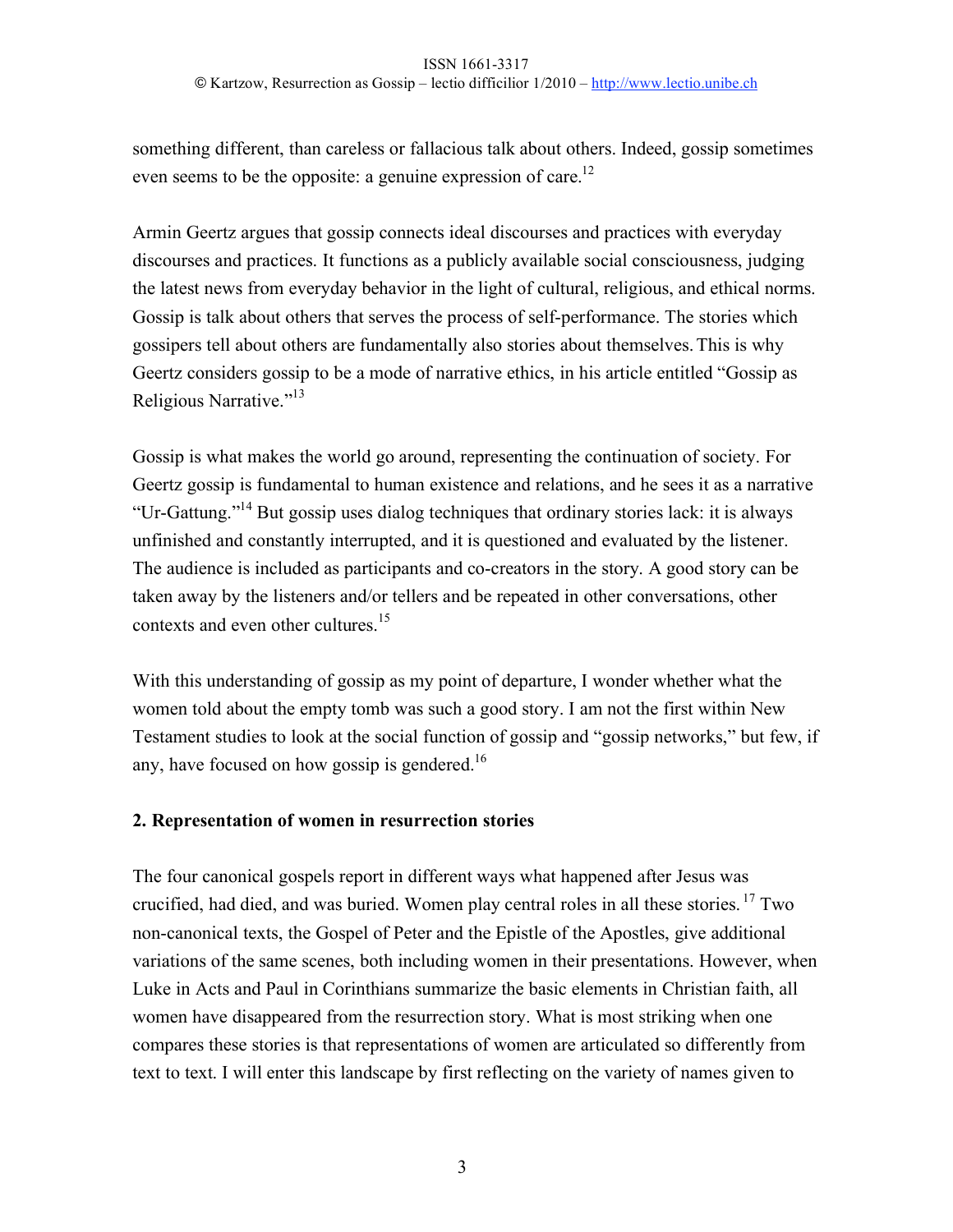these women, second, see how women are represented as witnesses to the resurrection, third, focus on how the empty tomb and women's presence were negotiable elements when the resurrection was remembered, and fourth, examine relevant intertexts to the resurrection story.

#### *2.1. Named women*

To be identified with a name and ascribed a central role in the most important text of a religious community is a privilege not given to many women. To be given a name is to be given the right to exist, to take up space on this planet, to be established as a person and to be acknowledged as a member of humankind. Women, if they ever reach the level of coming to the surface in ancient texts, are most often anonymous; they are "useful to think with," or function as literary devices in order to describe non-ideal behavior. In the resurrection stories of the gospels the problem is not that women are unnamed, it is rather the opposite: there are too many identified women, and the various sources seem to disagree about their names! They are identified by name, although the lists vary a lot. Ancient ideas about gossip, on the other hand, include that the sources of the information most often are anonymous.<sup>18</sup> Are there still reasons to view these women as gossipers?

|                          | Mark<br>16:1 | Matt<br>28:1 | Luke<br>24:10 | John<br>20:1 | Gos. Pet.<br>12:50 | Ep. Ap.,<br>Ethiopic 9 | Ep. Ap.,<br>Coptic 9 |
|--------------------------|--------------|--------------|---------------|--------------|--------------------|------------------------|----------------------|
| Mary Magdalene           | X            | $\mathbf{X}$ | X             | X            | $\mathbf X$        | $x$ (last)             | $x$ (last)           |
| Mary, mother of<br>James | $\mathbf{X}$ |              | $\mathbf{X}$  |              |                    |                        |                      |
| Salome                   | X            |              |               |              |                    |                        |                      |
| The other Mary           |              | $\mathbf{X}$ |               |              |                    |                        |                      |
| Joanna                   |              |              | $\mathbf{X}$  |              |                    |                        |                      |

*Table 1: Named women in the resurrection stories*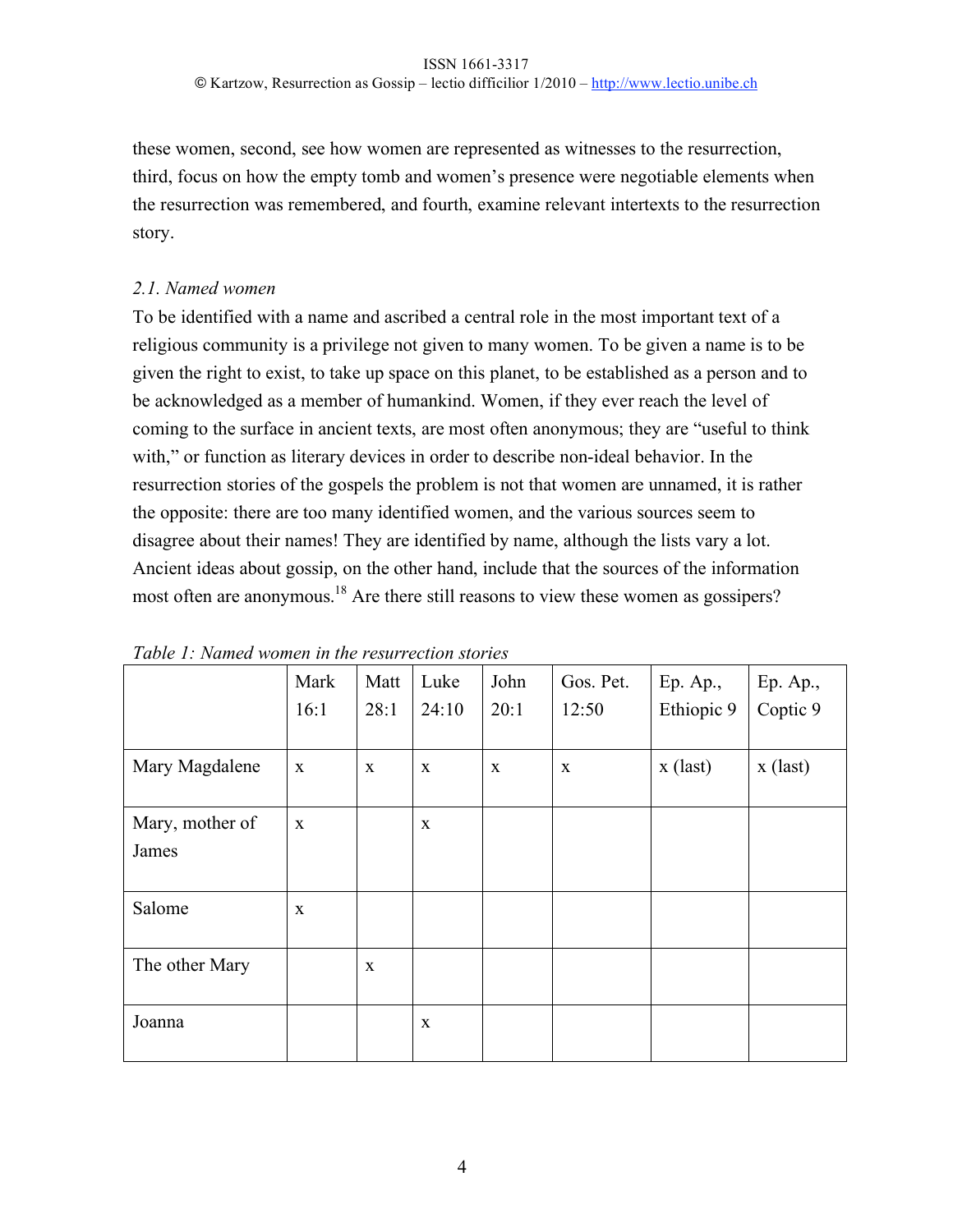| ISSN 1661-3317                                                                             |  |
|--------------------------------------------------------------------------------------------|--|
| © Kartzow, Resurrection as Gossip – lectio difficilior 1/2010 – http://www.lectio.unibe.ch |  |

| Others with them                   |  | $\mathbf X$ |             |             |             |
|------------------------------------|--|-------------|-------------|-------------|-------------|
| Women friends of<br>Mary Magdalene |  |             | $\mathbf X$ |             |             |
| Sarah                              |  |             |             | $\mathbf X$ |             |
| Martha                             |  |             |             | $\mathbf X$ |             |
| The daughter of<br>Martha          |  |             |             |             | $\mathbf X$ |
| Mary                               |  |             |             |             | $\mathbf X$ |

All sources in the table mention Mary Magdalene.<sup>19</sup> She is listed first in all the texts except the two versions of the Epistle of the Apostles, where she is placed last among the women.<sup>20</sup> Some other Mary'-s are also frequently mentioned, perhaps not surprising considering that a fourth of all Jewish women in Palestine at the time were named Mary.<sup>21</sup> But what about Salome, Joanna, Sarah, Martha, and Martha's daughter?

We have little information about each of these women, related to what social background or position they had, whether they were married, divorced, widows, single, or belonged to an ascetic community. Some of them are also depicted as following Jesus to the cross and to his grave, while others are not. The most prominent Mary among them are said to be from Magdala, and another Mary was the mother of James (according to Mark and Luke); the two versions of the Epistle of the Apostles mention Martha and Martha's daughter, respectively, and the Gospel of Peter identifies some women as friends of Mary Magdalene. Except for this information, very little is said about them. Although they are not nameless, they are nevertheless rather anonymous in the stories. Who are all these women and why did the various texts not synchronize their lists?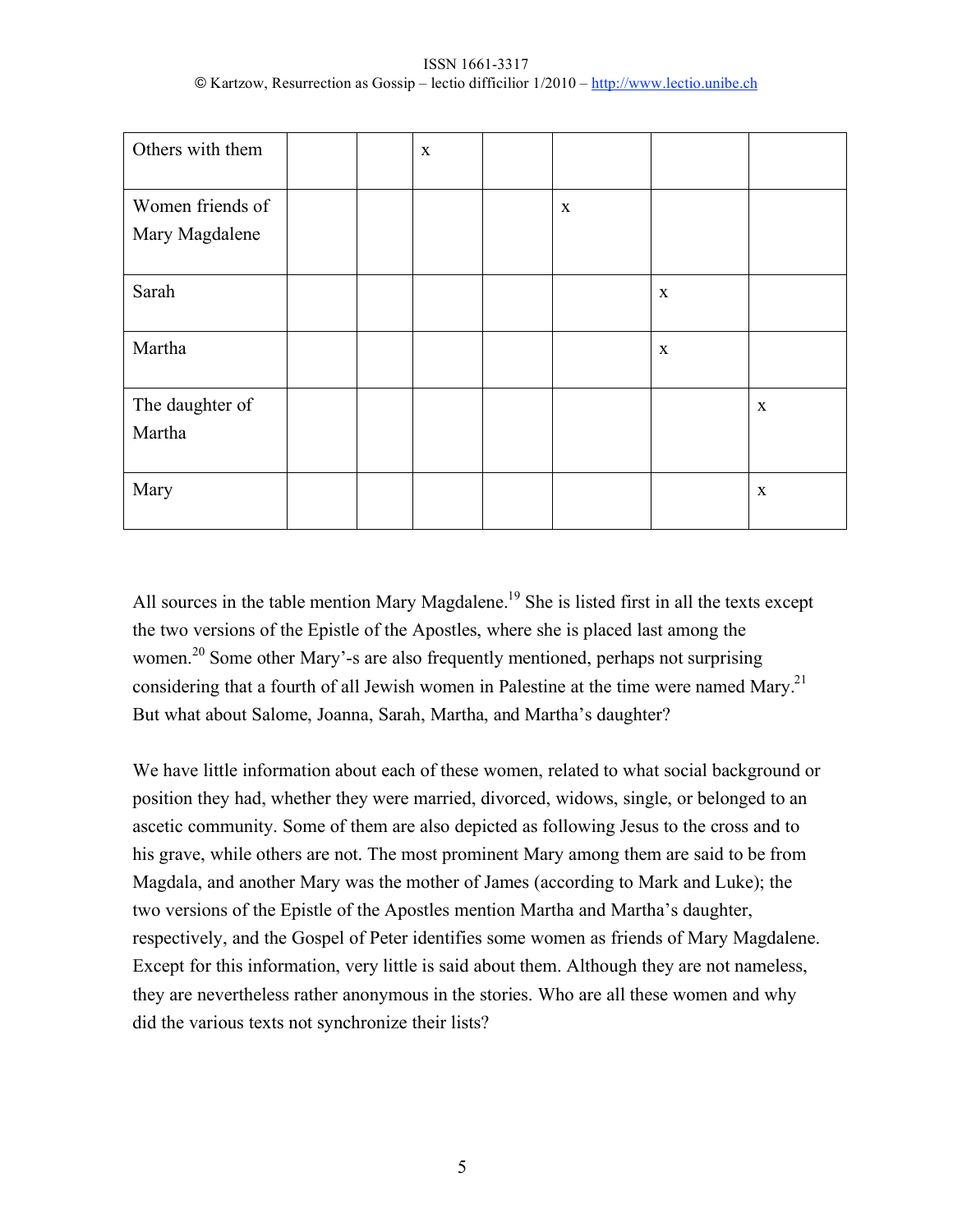Many answers can be given to these questions. Richard Bauckham is concerned with the oral tradition behind the various written texts, an interest he shares with several scholars with feminist perspectives, in particular Joanna Dewey.<sup>22</sup> Bauckham argues that it most probably was one large group of women from which the various authors chose the women they found most prominent. Each author had his own reasons for naming the specific women he did, as Bauckham argues.<sup>23</sup> His point is that these differences would be expected and unproblematic in performance of oral tradition.<sup>24</sup> I guess this argument could explain the general challenge with the Synoptics and the fact that several different sources describe the same event differently, but I wonder if not gender play a more central role in the resurrection story.

Samuel Byrskog argues that as female eyewitnesses these women were already suspect, and by naming them they might become less suspect as seen from the outside.<sup>25</sup> Bauckham, on the other hand, questions whether this naming process added much to their credibility, and suggests rather that these women were named because they were "extraordinarily important."<sup>26</sup> To both these arguments, dealing with women being suspect and their importance in the tradition, I still miss a good explanation to why the lists of women's names are not the same. Would not identical and standardized name lists improve these women's credibility vis-à-vis outsiders, and if they were so "extraordinarily important" to remember how could their names so easily be forgotten or changed? No other gospel story has so huge variety in the names of the involved characters, and it is striking that such a name confusion appears when women are central characters. By providing so many different lists, the text material as a whole leaves the impression that the identity of these women are not so important; although various names are mentioned they almost appear anonymous, with Mary Magdalene as an exception.

# *2.2. Women's performance of the resurrection story*

All resurrection stories agree that women find the empty tomb. In most gospels they are asked to go and tell the other disciples what they have seen and heard. How they respond to this command, however, varies a lot, although there seems to be some rather specific variations to choose between.<sup>27</sup> In what way did ancient ideas about gossip influence the different representations of women in the resurrection stories?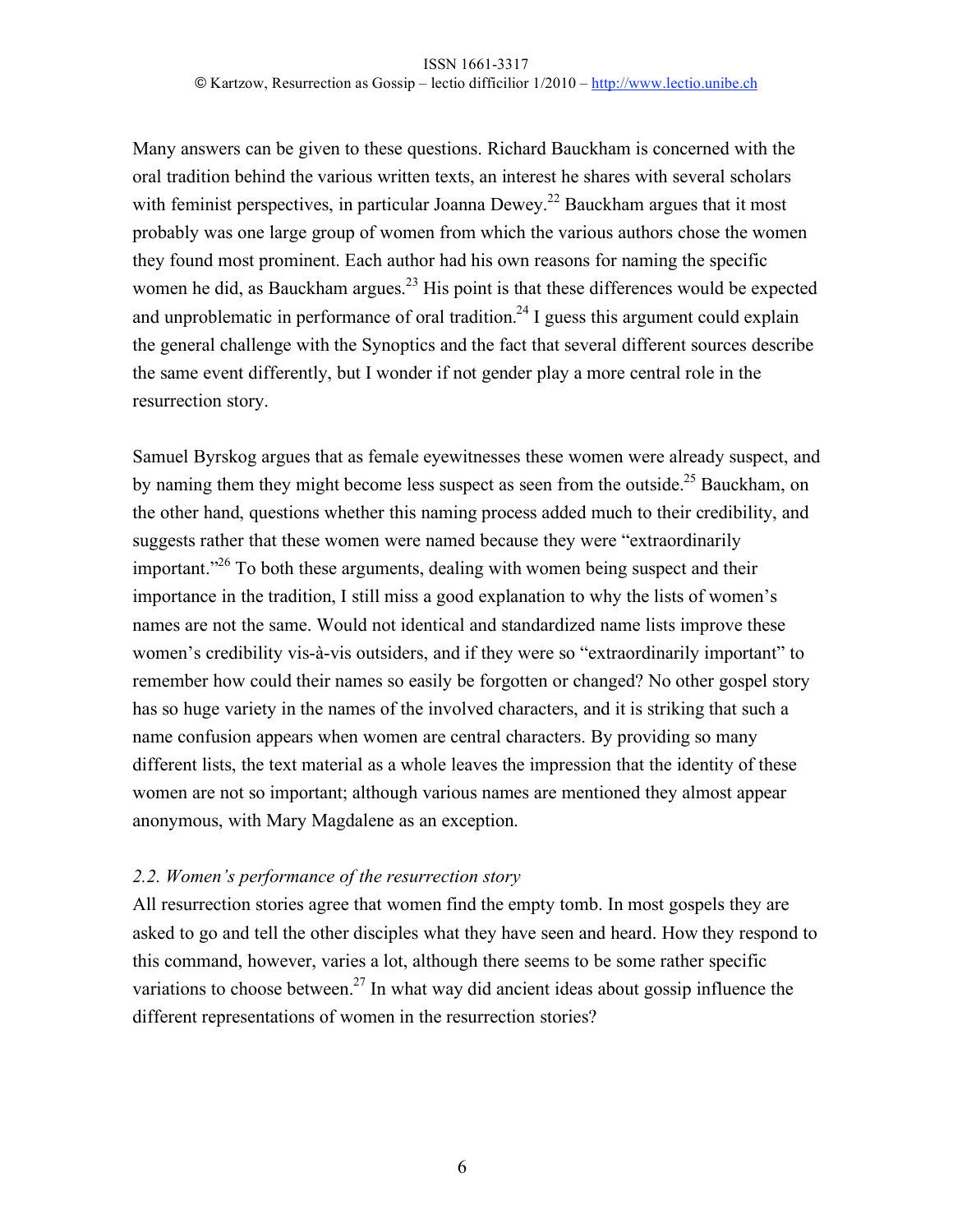# *Luke*

In Luke's gospel the disciples do not believe the women and think it is all empty talk (*leros*) (Luke 24:11).<sup>28</sup> As I have argued elsewhere, there are good reasons for identifying this term as belonging to the semantic field of gossip.29 Neither in the Longer Ending of Mark (16:11) nor in the Epistle of the Apostles are the women believed when they tell the disciples. In the Epistle this scene is built out extensively: both in the Ethiopic and the Coptic version, the Lord first sends one woman to tell the disciples, Mary and Martha, respectively (10). The disciples' response is rather harsh, here in Elliott's English translation from Ethiopian: "What have we to do with you, O woman? He that is dead and buried, can he then live?"30 They did not believe her, and she went back to the Lord and told him. He sends yet another woman, now Sarah and Mary in the two versions, but they do not believe the second woman either. Sarah who is said to report "the same news" is also accused of lying in the Ethiopian version. After this the Lord decides to go himself, but even then the disciples at first doubt, taking him to be a ghost.

The failure of the women to convincingly report to the disciples what they were told by an angel or by the Lord himself seems to be a widespread element of the resurrection story. To accuse them of talking nonsense, gossiping, or lying is shared by Luke and the Ethiopian version of the Epistle of the Apostles. To use Armin Geertz' vocabulary: These women tried to be religious storytellers, but were taken to be suspicious gossipers.

# *Mark*

In the original ending of Mark's gospel (16:1-8), women came to the tomb when the Sabbath was over. They did not find Jesus, however, but a young man who asked them to tell Peter and the disciples that they should go ahead to Galilee and meet Jesus there. The women went out and fled from the tomb, Mark recounts, "for terror and amazement had seized them; and they said nothing to anyone, for they were afraid." The Gospel of Peter, in which the women only came to the empty tomb long after several other people, has a similar comment about them: "Then the women were frightened and fled"  $(57)$ .<sup>31</sup> In the Gospel of Peter they are not asked to tell the disciples, and in both of these two gospels these words are the last we hear about the women.

Perhaps the irony embedded in the ending of Mark builds on gender stereotypes: these women did indeed tell someone; otherwise it would never have been written down and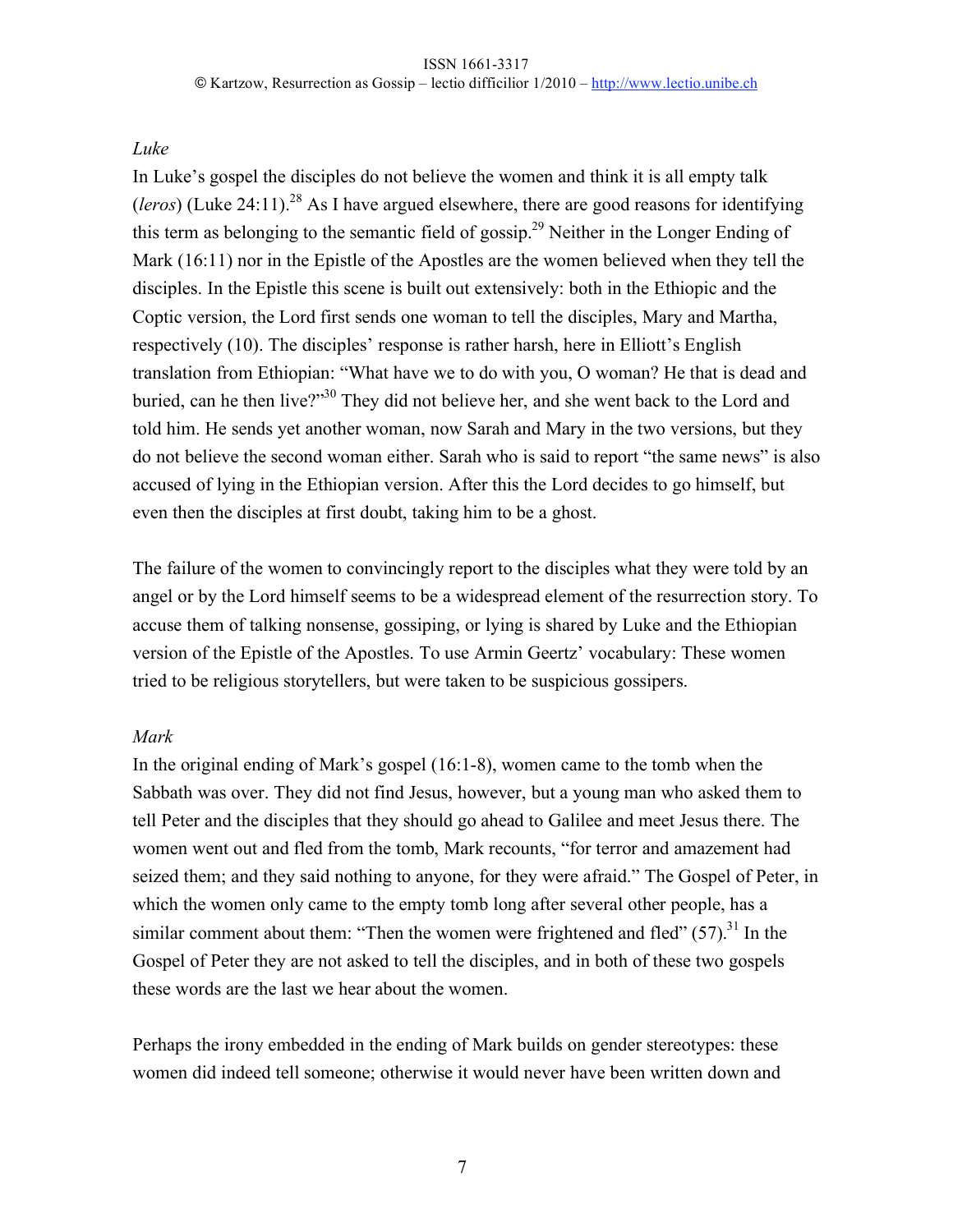known to later readers. It is exactly their gender that holds the logic together; women could not hold their tongue, even though they were fleeing away and were afraid. It would not have served the same rhetorical purpose if male disciples had been depicted as fleeing away in fear; it would not have been so obvious that they told someone anyway. Women, on the other hand, could not hold a secret, and especially not the Messianic secret.<sup>32</sup>

#### *Matthew*

In the Gospel of Matthew the women are told by the angel to go and tell the disciples (2:7), but on their way Jesus suddenly appears, saying that they should not be afraid, but tell his brothers to leave for Galilee (28:10). That they actually told the disciples is never reported, but next time we hear of the eleven they are on their way to Galilee (28:16). It is only the women who see the empty tomb and listen to the angel, and they meet the risen Lord first, but they do not accompany the disciples to Galilee. Simultaneously, as the women are on their way to tell the disciples, another false rumor is created: unique for Matthew among the canonical gospels is the story about how the guards tell the priest and elders about what had happened, and they make up a false story where the disciples are accused of stealing Jesus' body  $(28:11-15)$ .<sup>33</sup> Instead of reporting what the women said and taking the risk of the male disciples' (or male audience's) negative response or blaming women for talking nonsense or gossip, the Jews take over the role as rumormongers.

# *John*

In the Gospel of John the whole empty tomb scene and the appearance concentrate on Mary Magdalene and no other women (20:1-18). She finds the tomb but the stone is removed, and she informs the disciples of this. Two of them run to the grave and find it empty. They return home, but Mary remains outside the tomb, weeping. She sees two angels and talks to them, and turns around to see someone standing there whom she confuses with the gardener. She then recognizes Jesus and he sends her away to tell his brothers. How they respond to this second message of hers is not reported, but they lock the doors of the house where they meet in fear of the Jews  $(20.19)^{34}$ 

In contrast to the Synoptics, John displaces the women from their role of witness to the empty tomb in favor of Peter, and, especially, the Beloved Disciple.<sup>35</sup> What is most striking with this story is that Mary Magdalene is alone at the grave, in contrast to all other

8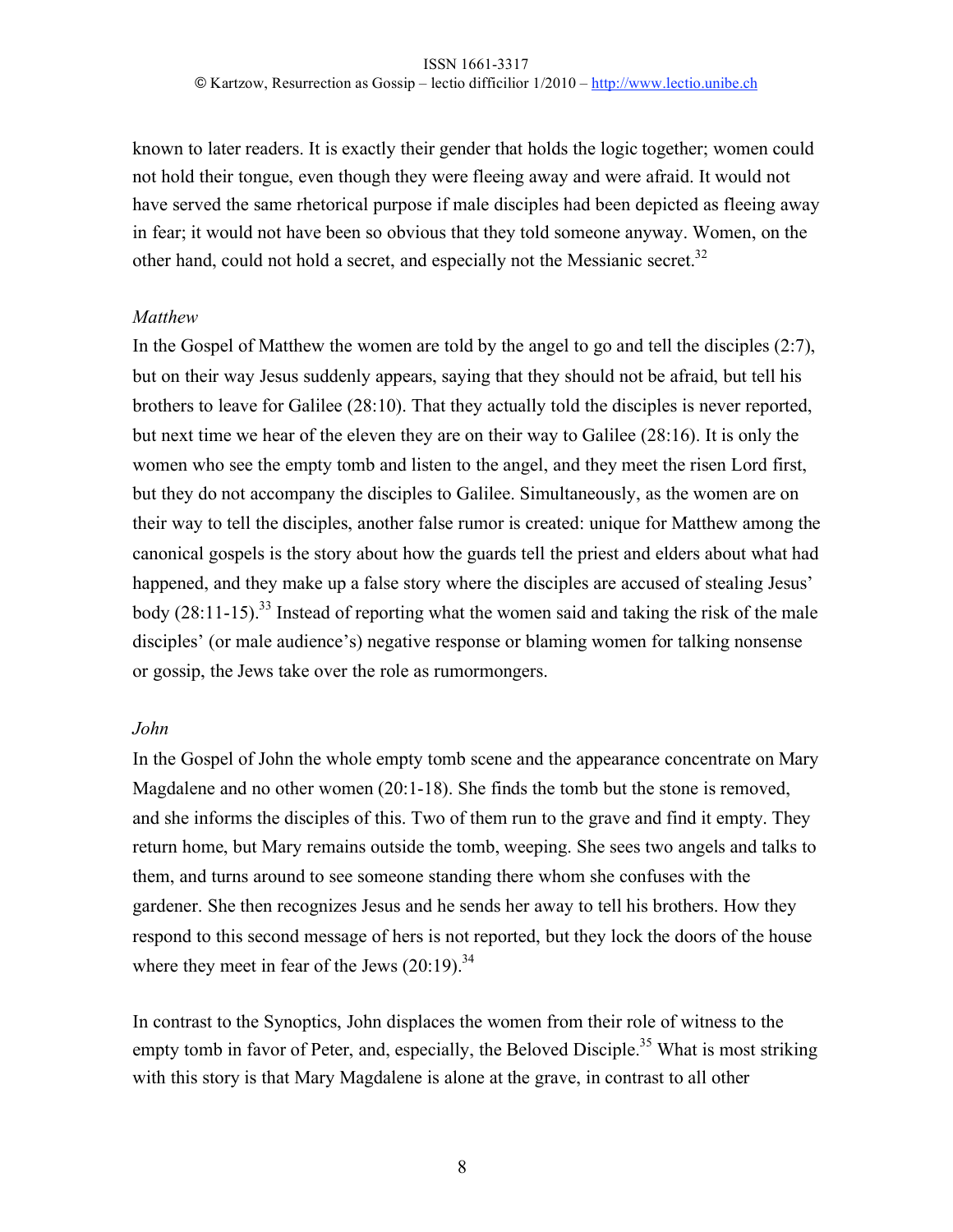resurrection stories.<sup>36</sup> To blame a woman on her own for being gossipy would be absurd, since a gossiper she has no one to talk to.

Some scholars tend to recognize the portrait of Mary alone without the other women as a typical narrative element of John's gospel. "The effect of the brief narrative owes much to the one-to-one intimacy of the encounter," Bauckham observes.<sup>37</sup> The intimacy and "individualism" of John's gospel better serves the purposes of identification for the audience, as the argument goes. It is not given, however, that the best model of identification is a one-to-one encounter between a woman and a man. For me, Mary Magdalene in a group of female friends or gossipers, who eagerly told others what they had seen, is a more appealing object for identification than a Mary Magdalene in an intimate heteronormative encounter with the Lord.

# *2.3. The negotiable memory of the women at the empty tomb*

Although all the sources presented above seem to agree about women's role at the empty tomb, it is striking that when Luke in Acts or Paul in 1 Corinthians 15 make use of socalled *kerygma* summaries, nothing about the empty tomb or the women's role related to the resurrection is mentioned. Paul summarizes that Christ died and was buried, was raised on the third day, then appeared to Cephas, then to the twelve, and then he appeared to more than five hundred brothers (1 Corinthians  $15:4-6$ ).<sup>38</sup> Were the women not worth mentioning? Were their words considered only loose talk? Do we here find an example of what Toril Moi calls her "basic conviction that much of what patriarchal minds like to trivialize as *gossip*, and as women's gossip at that, is in fact socially significant"?<sup>39</sup>

The central element in Paul and Acts is the rising of Christ, and the empty tomb event and thereby the women are not needed to prove his resurrection. What purpose did the empty tomb scene play in each gospel text if the proclamation of the resurrection did not necessitate an empty tomb?<sup>40</sup>

The Gospel of Peter is an interesting case here. However, the dating of this text is a scholarly challenge; both John Dominic Crossan and Robert Stoops argue that it probably is older than the canonical gospels.41 Still, most interpreters situate this text to the second century. If the Gospel of Peter is later than Corinthians, Acts, and the other gospels, why is the story of women at the tomb found important enough to be retained in the narrative,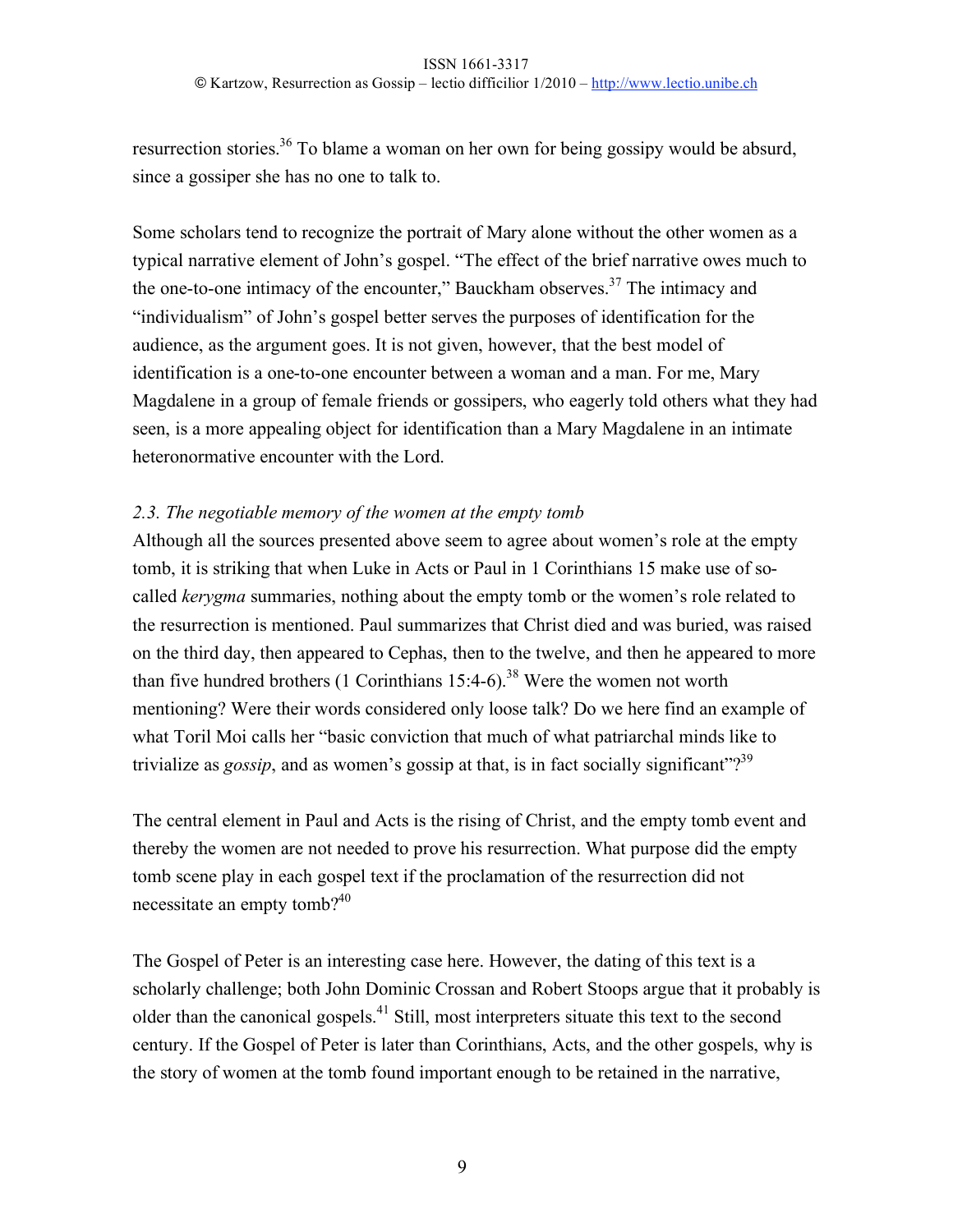when it seems to serve no purpose? The women are neither the first witness nor the medium of communication to the other disciples.42

Most scholars would agree that Paul's version in 1 Corinthians 15 is more original than the gospels' versions and that he simply had never heard about the women at the empty tomb. Other explanations, more inspired by a hermeneutics of suspicion, argue that he knew it but chose to leave it out of the story, either as a response to unfavourable reactions from outsiders or because he in the Corinthian context did not want to provide support for women prophets who he thought had too much influence.<sup>43</sup> Yet others provide some particular reasons for why Paul did not know this tradition, using theories of storytelling and gender: Dennis R. MacDonald, in his book *The Legend and the Apostle*, is concerned with the oral tradition of women that lived as a parallel tradition alongside what became the authoritative and canonical writings of Paul. He is especially interested in the *Acts of Paul and Thecla*, and suggests that there existed an oral ascetic tradition among the early Christians where women "storytellers" had a central function.<sup>44</sup> In these communities women had important roles, although not necessarily reaching to the surface in written texts.<sup>45</sup>

From a similar perspective Carolyn Osiek suggests that Paul in 1 Corinthians 15 simply did not know the empty tomb tradition because this story was preserved in women's groups, and only later made its way into the male "mainstream" canonical tradition. Using ethnographical data, she argues that "women have their own oral traditions and storytelling practices, passed on from generation to generation, that portray life and events from the women's point of view.<sup>346</sup> The gospel stories of the empty tomb originate from the "private" world of women, in contrast to the "public" version that Paul knew and reported in 1 Corinthians 15. She suggests that Paul's silence about women is not because the story is secondary but "because it has not yet made its way from the 'private' female *kerygma* tradition to the 'public' male *kerygma* traditions."47

There is something very appealing about this explanation, and female storytelling is described with several elements that construct it similar to gossip. However, the various representations of women in the gospels do not put them in an exclusively positive light. Would private, female storytellers emphasize that women flee away in fear, saying nothing to anyone, or dwell upon how their words were dismissed as merely being empty talk,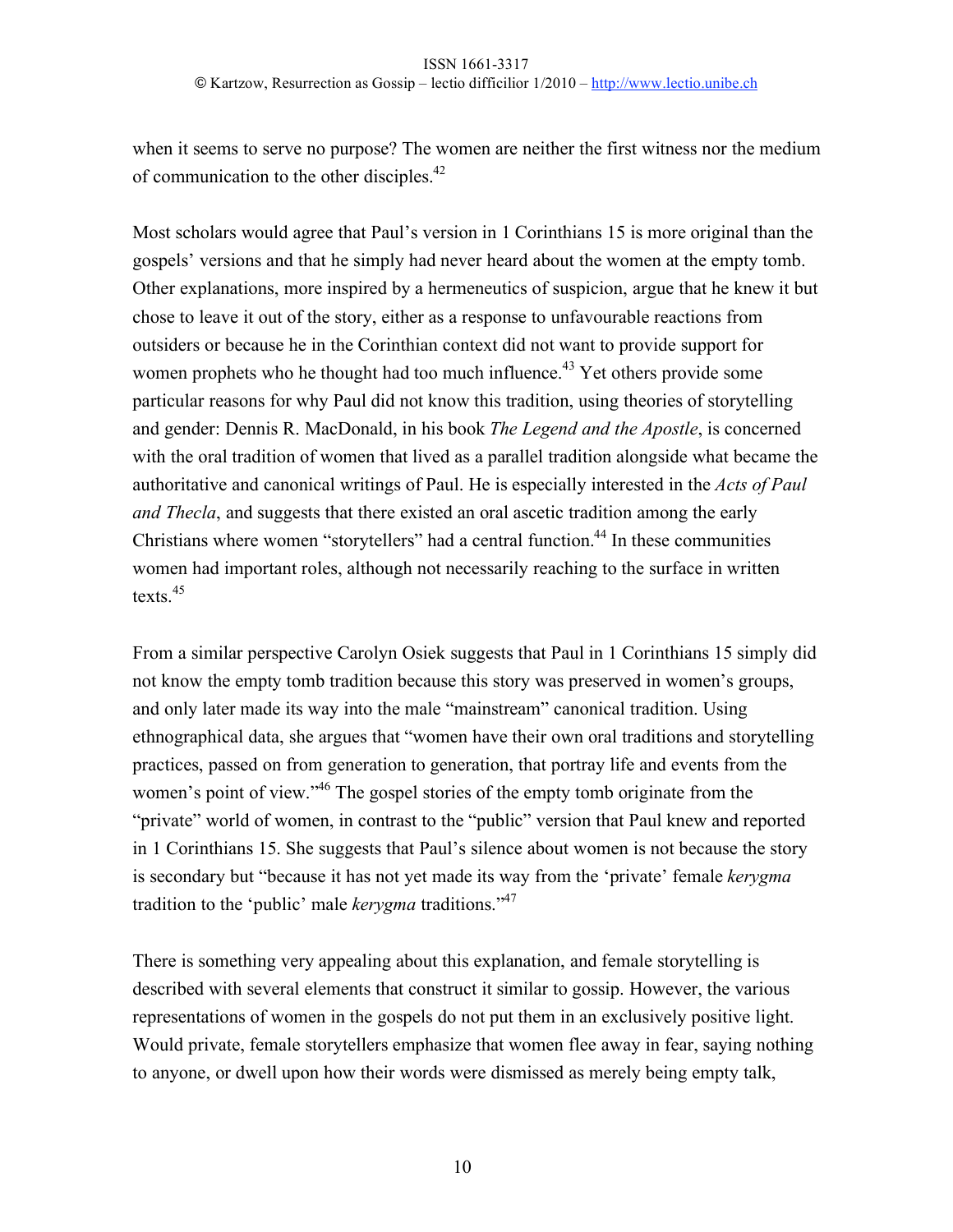sending off the male disciples so that the facts could be confirmed? And finally, it is difficult to operate with "point of view" in singular when the term "women" is in plural, since all women did not have the same point of view.<sup>48</sup>

When it comes to Luke in Acts (e.g. 2:29-31; 13:34-37) it cannot be argued that he did not know about these women's role related to the resurrection, since he presents them in his gospel. He must have had other reasons for not mentioning them. Perhaps the best explanation is that the *kerygma* summaries must have been a widespread but flexible genre.<sup>49</sup> In his case, the comment in Luke  $24:11$  – where he reports that the disciples did not believe the women, saying it was merely loose talk – was perhaps also his own reason for summarizing the resurrection event in Acts with no women participating.

One last source to discuss when dealing with how women could or could not be included in resurrection stories is the second century critic of Christianity, Celsus. The polemical book he wrote, *The True Doctrine*, is lost, and what is known about it is put together from Origen's citations when he argues against him. One thing Celsus is critical of when it comes to the credibility of Christianity concerns women followers and their role as witnesses to the resurrection. He argues: "But we must examine this question whether anyone who really died ever rose again with the same body… But who saw this? A hysterical woman, as you say, and perhaps some other one of those who were deluded by the same sorcery, who (…) wanted to impress others by telling this fantastic tale" (Origen, *Contra Celsum* 2:55).<sup>50</sup> Although this woman is not given a name, the text most probably refers to Mary Magdalene traditions. In the version of Christianity that Celsus knew, a woman was present at the resurrection scene. To him, however, this showed how ridiculous and untrustworthy this faith was. His rhetorical weapon is taken from the gospel traditions and not from the *kerygma* summaries in Acts or 1 Corinthians 15.

Celsus' words have been taken as one of the arguments for explaining why some early Christians left women out of their resurrection stories: if women were the most prominent witnesses, then the resurrection had some issues concerning credibility. But, this explanation can be challenged by one important detail in Celsus' accusation: he does not only mention a hysterical woman, but also "perhaps some other one." The grammatical gender of this expression is masculine, indicating that a hysterical woman was together with *a male character* who was deluded by the same sorcery.<sup>51</sup> Who is this suppose to be?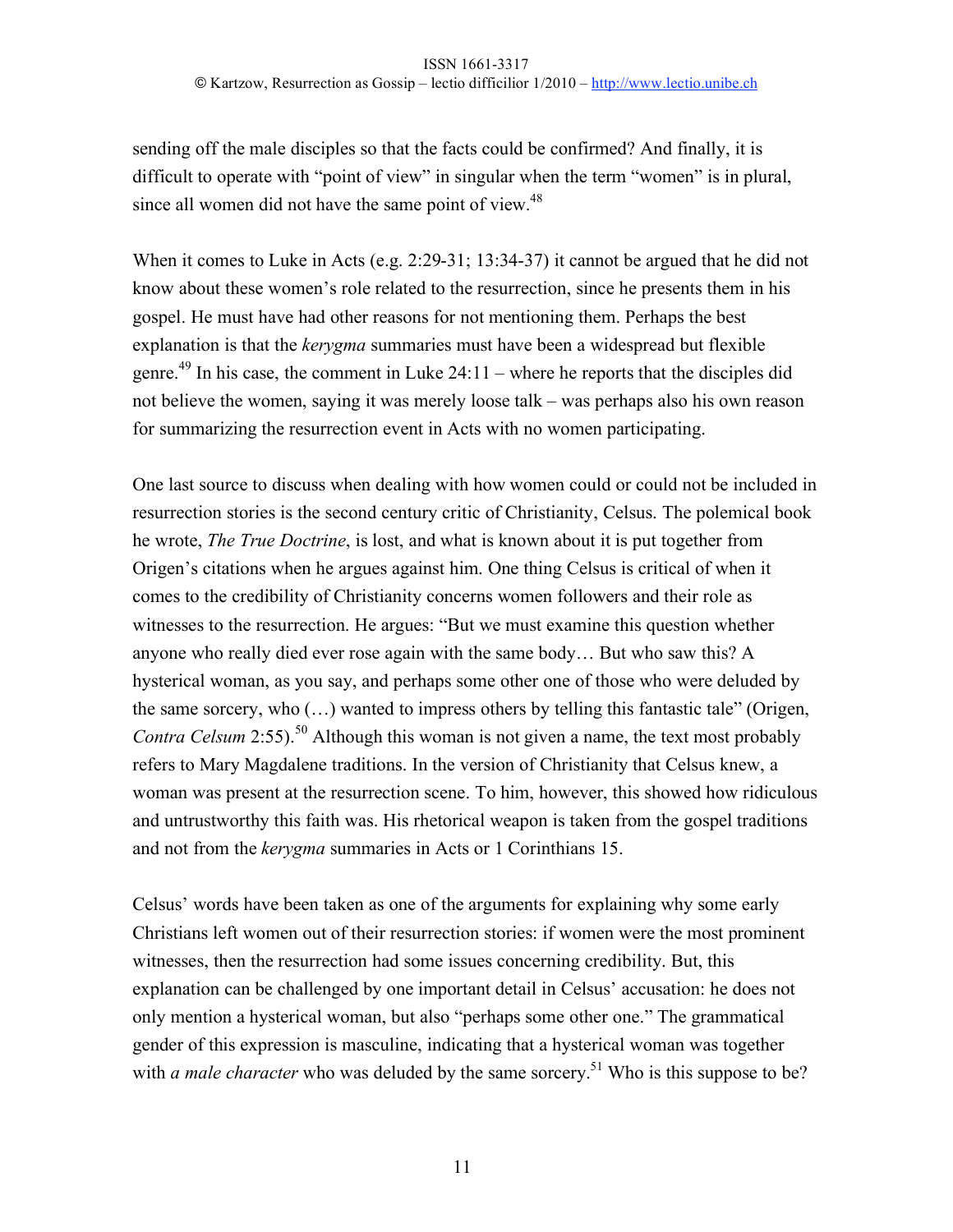Perhaps this actually reduces the relevance of this text as an argument for how problematic it was with *female* witnesses to the resurrection, since alongside this woman Celsus mentions a man who is as unreliable as her. She is hysterical, but he is also influenced by the same sorcery and wants to impress others. The resurrection scene Celsus construct couples Mary Magdalene with a male character as a witness and a storyteller. By mentioning these two unreliable persons, Celsus uses far more than stereotypes against women as his rhetorical device. If the witnesses to the resurrection were seen as loose talkers and gossipers, he shows that also men could be seen as gossipers.<sup>52</sup>

# *2.4 Other representations of women as "revelation mediators"*

In order to explain both why some of these resurrection stories include the disciples' hesitance towards women's words, and also the fact that the *kerygma* summaries leave out women, several hypotheses have been introduced. As I see it, before suggestions can be given to what texts it is relevant to compare with, it is necessary to discuss what kind of event the gospels construct.

Is the women's function primarily to be witnesses to the empty tomb? The name lists may support this suggestion. Then a relevant context would be to look at women's role related to legal matters and their status as witnesses, and many scholars have used material from Jewish law texts to enlighten these stories. When women relate the story of the resurrection, however, the scene is not situated in a law court. They are not merely witnesses to the event; they are also reporting this information to others. They are storytellers. These women are conveying unbelievable news to someone who finds it hard to take them seriously.

Does the disciples' response reflect that women's words in general were unbelievable, according to gender standards at the time, or was it the message they presented that was unbelievable?

My answer to the latter pair of questions is that both seem to apply. Relevant intertexts may therefore be taken from ancient sources that deal both with gender and with some sort of "supernatural" revelation. Several texts bear witness to the prejudice among educated men that women were gullible in matters dealing with religious issues, in particular that they were prone to superstitious fantasy and excessive religious practices.<sup>53</sup> An anecdote from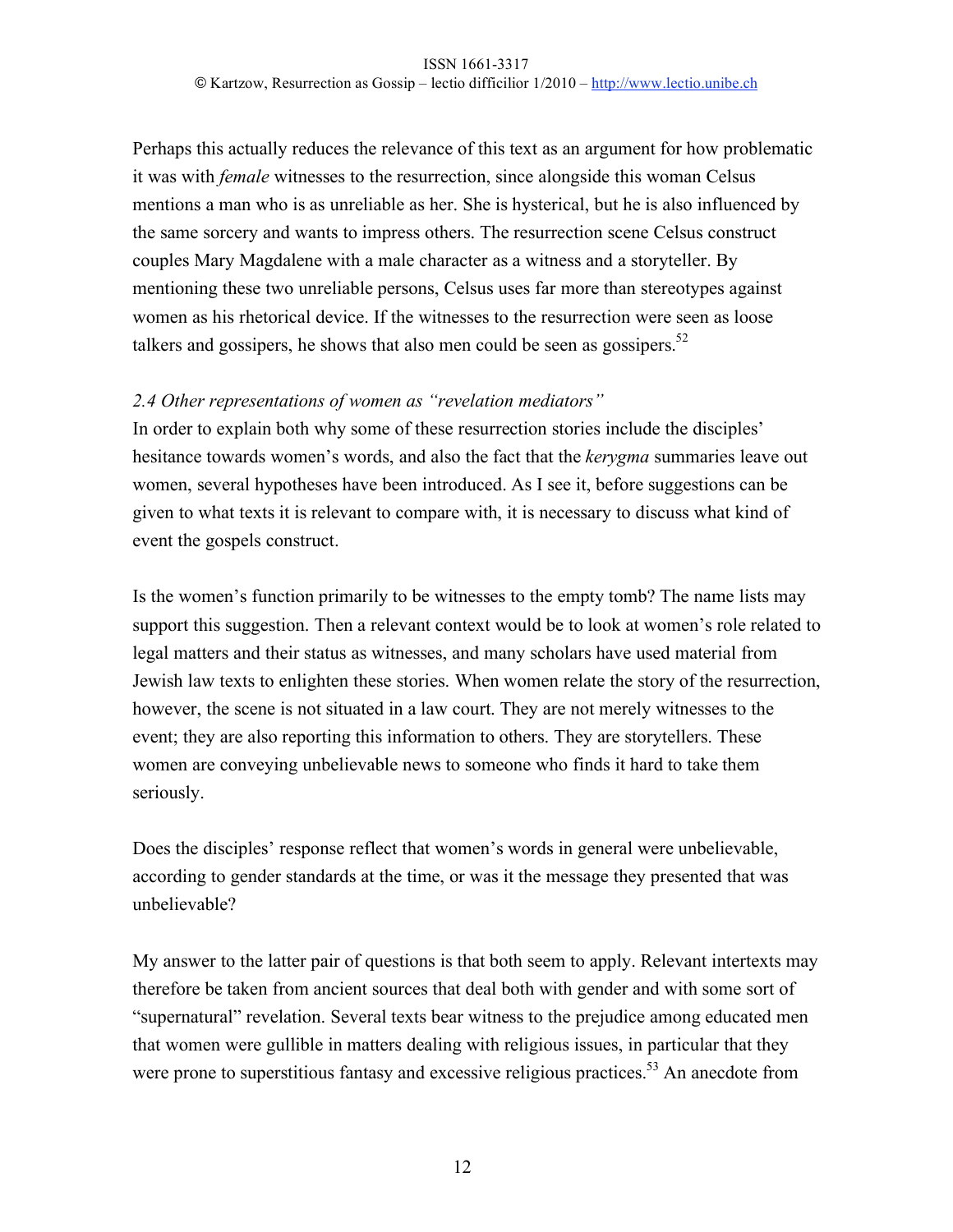Plutarch, for instance, deals with a similar pattern as the encounter between women and disciples in some of the gospels: Cicero's nurse foretold that Cicero would be a great blessing to all the Romans, as he eventually did, but Plutarch reports that "these presages were thought to be mere dreams and idle fantasies" *(fluaron*).<sup>54</sup> One of the terms used here to devaluate the nurse's prophecy also appears in the Pastoral Epistles to caricature the young widows' speech (1 Timothy 5:13), and has some common etymological roots with the term used to describe the women's tidings on the resurrection as "loose talk" in Luke 24:11, as I have discussed at length in my book on gossip in the Pastoral Epistles.

In Acts 12:13-16, the maid Rhoda plays a central role when the disciples and others are together in the house of Mary to pray and work out what to do now that Peter is in prison. As a maid, Rhoda belongs to the bottom of society, but her name is mentioned, a rare phenomenon in ancient literature where female slaves are most often anonymous.<sup>55</sup> She witnesses and reports the supernatural and unbelievable news that Peter, who they all knew was in prison, is suddenly at the door. They do not believe her, and no one bothers to check. They only accuse her of being out of her mind. When Peter again knocks at the door, the end of this scene is that he enters, and then tells them himself all of what has happened.

Bauckham has found some similar examples from the Jewish tradition in Pseudo-Philo's *Biblical Antiquities*: on two occasions Pseudo-Philo portrays biblical women receiving and communicating messages from God that is not believed by those for whom it was intended. First, Miriam is visited by an angel in a dream about her unborn brother who will be cast into the water, but who will later save God's people and exercise leadership. Pseudo-Philo writes that "[w]hen Miriam reported her dream her parents did not believe her."56 The parallels with the canonical gospels are striking: Matthew and Mark report that the women met angels, and in Luke they are not believed.<sup>57</sup> When the revelation is given by a divine character to a woman there seems to be a problem of belief.

The second instance in Pseudo-Philo is taken from the re-telling of the biblical story of the birth of Samson.<sup>58</sup> His parents were yet childless and they quarrel over whose fault it was. When the mother prays that this will be revealed to her, God sends an angel, who discloses that it is she who is sterile, but that God will give her a son, who will deliver Israel from the enemy. She reports this to her husband, but he does not believe her. He becomes confused and sad and prays to God: "Am I not worthy to hear the signs and wonders that God has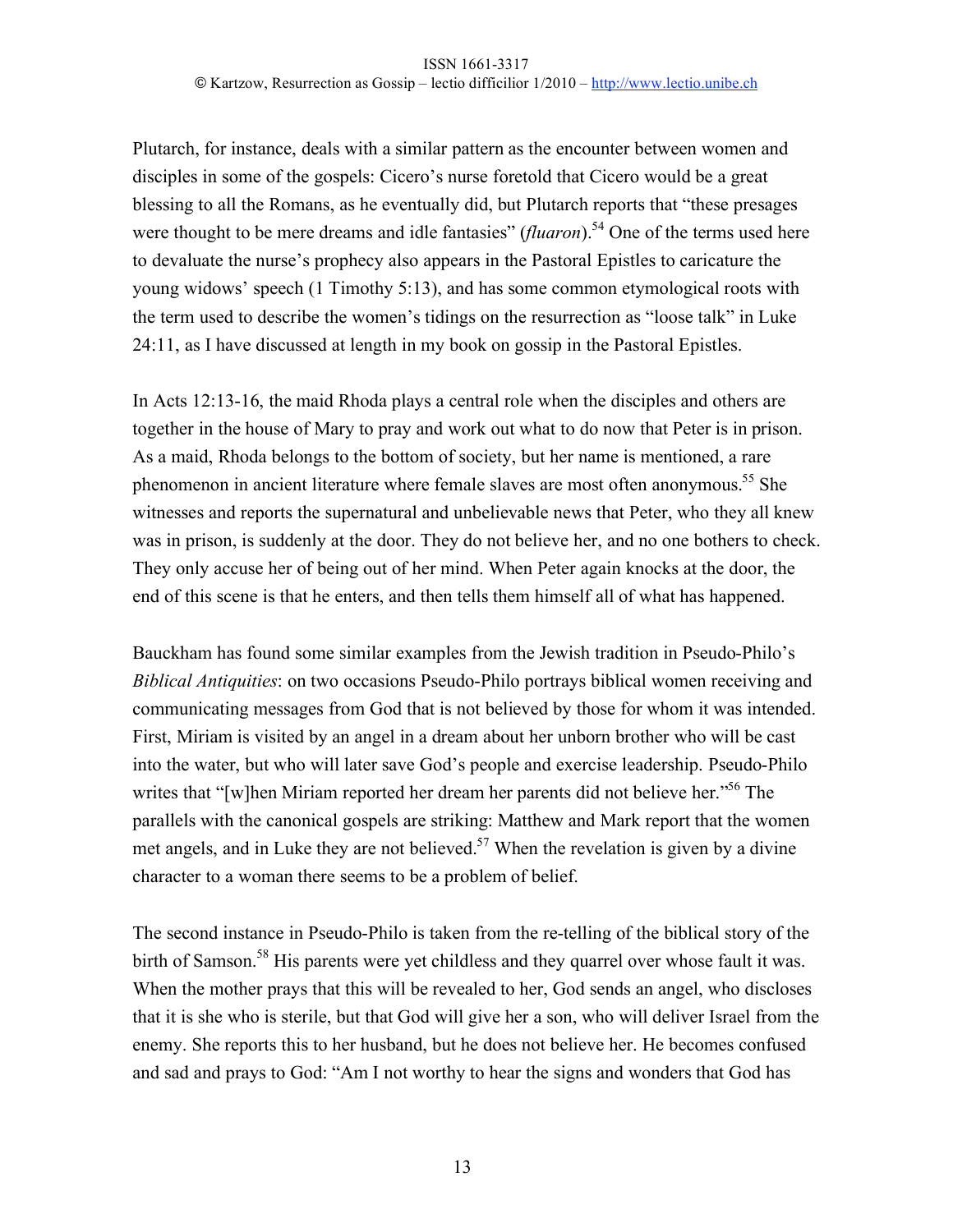done among us or to see the face of his messenger?" (*Bib.Ant.* 42:4-5). This story from Pseudo-Philo highlights a biblical text in which divine revelation comes to a woman, and to the man only through her.<sup>59</sup> In this story Samson's father complains because he finds God's preference for his wife unfair.

On the basis of these stories Bauckham argues that it is not only women's unreliability as witnesses or susceptibility to delusion in religious matters that are at stake, but something dearer to patriarchal religious assumptions: "the priority of men in God's dealings with the world.<sup>"60</sup> Could a way to deal with women's privileged position in the resurrection be to associate what they said with gossip, as a way to reduce their importance?

So far, this study has shown that representations of women in the resurrection stories of the gospels seem to be built around some core elements: Mary Magdalene is the key figure arriving first at the tomb. She finds it empty and goes away confused.<sup>61</sup> It was not easy for others to believe her when she told what had happened. These elements could generate a variety of different stories: adding some other women to the scene, or leaving women out when the resurrection story was told. Religious storytelling dealing with the resurrection seems to be unfinished and interrupted, changed and negotiated, from the very start. It is really fascinating that the resurrection story, which came to be one of the most important narratives in the Christian tradition, was so flexible and came in so many variations. Women's roles were ambiguous: they were named, but not according to synchronized lists; their presence could be negotiated and women could be left out of the story. Their words, which actually were the first report ever given of the resurrection, could be dismissed as lies, loose talk, or gossip. $62$ 

# **3. Resurrection as gossip**

In this last part of this article I shift to a kind of postmodern play with meanings and etymologies, building on the gospel's representation of women at the resurrection and inspired by other scholars of gossip. The term "gossip" can be used in many different ways in the English language. It can mean a particular type of talk, spreading around like rumors or chitchat. The verb "to gossip" is used to indicate that this activity is taking place, while the noun "gossip" or "gossiper" stands for a person who engages in such talk. Accordingly,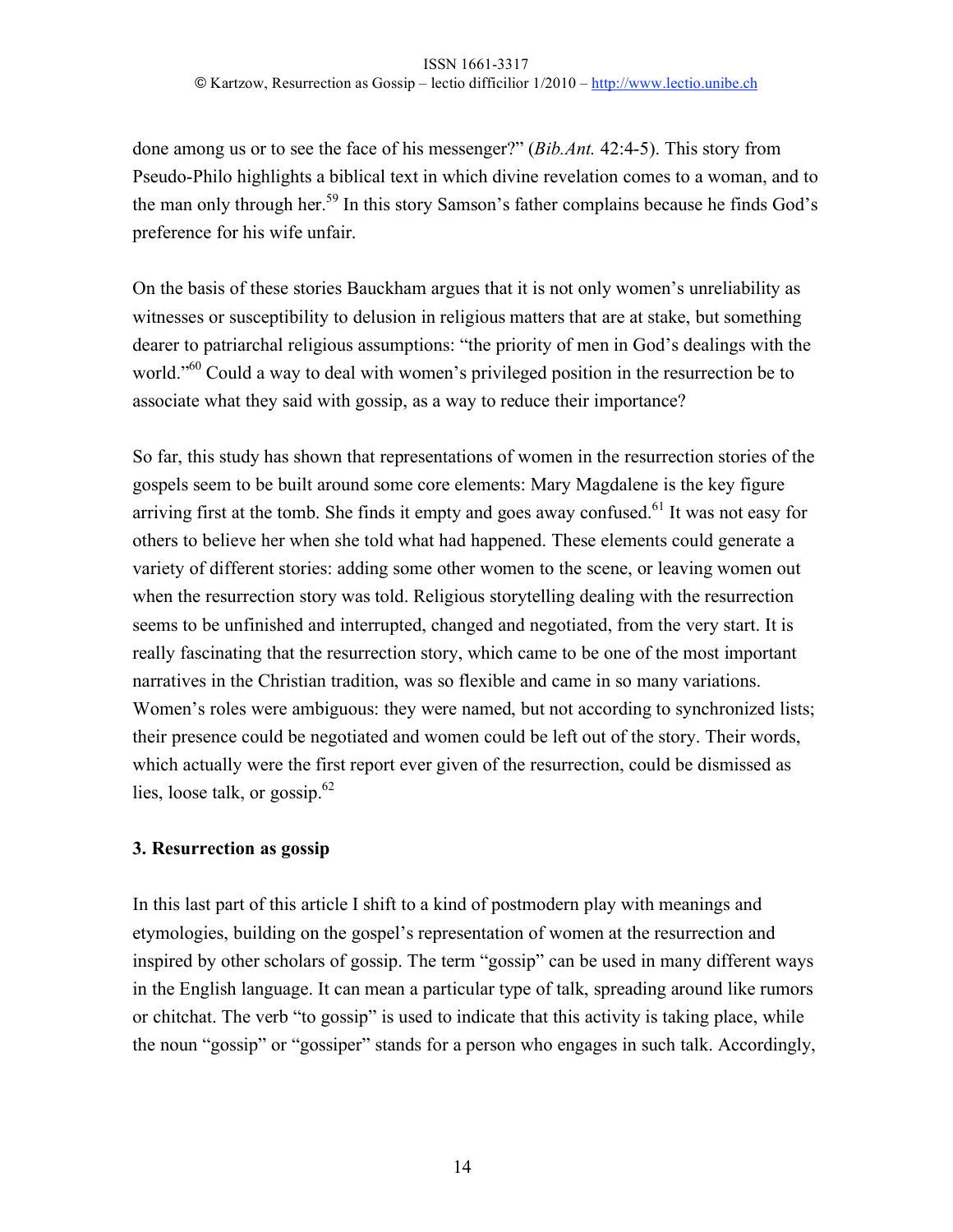the flexible usage of the term opens up for a variety of possible interpretations of the formulation "Resurrection as gossip."

#### *3.1 Resurrection as loose talk, myth, and rumor*

The privileged position of the resurrection in the Christian tradition has been challenged over the last 2000 years. Did the resurrection of Christ ever take place, or did some early Christians construct this story in order to cope with the fact that Jesus had left them? Was it a myth or a historical fact?<sup>63</sup>.

Also in some of the gospels there are elements that construct the news about the resurrection as unreliable lies, loose talk, or gossip, and as noted in this article, gender plays a central role here (Luke, Ep.Ap. and the Longer Ending of Mark). When women report of the empty tomb, the male disciples do not believe them. For a brief moment the resurrection event only exists as women's loose talk in the gospel narratives, before it is confirmed by more reliable male disciples. If gossip is used as the interpretive key, Christianity started with some women whose words about the Lord's resurrection were taken to be gossip. Perhaps female witnesses and news bearers were questioned by male disciples in some of the gospels and left out of the *kerygmas* of Luke and Paul since their presence served to associate resurrection with gossip?

Bauckham suggests that the real challenge with women as the first witness was that it questioned "the priority of men in God's dealings with the world."<sup>64</sup> Osiek, on the other hand, does not read strong competition in which male dominance was challenged into this situation, since these stories represent a "'private' female *kerygma* tradition" that only later made its way into the mainstream tradition.<sup>65</sup> To re-phrase their suggestions, resurrection can be considered female gossip in two different ways: as a challenge to men's roles having priority in divine intervention, or as an alternative, parallel *kerygma* tradition, that later made its way into the public tradition.

#### *3.2 Resurrection as a person*

The term "gossip" used about a person has several meanings and a rather interesting etymological history. Today "a gossip" most often indicate a person who listens to and passes on gossip, and according to several lexicons, most often used of women. Alexander Rysman has analyzed how the English term "gossip" developed from being a positive term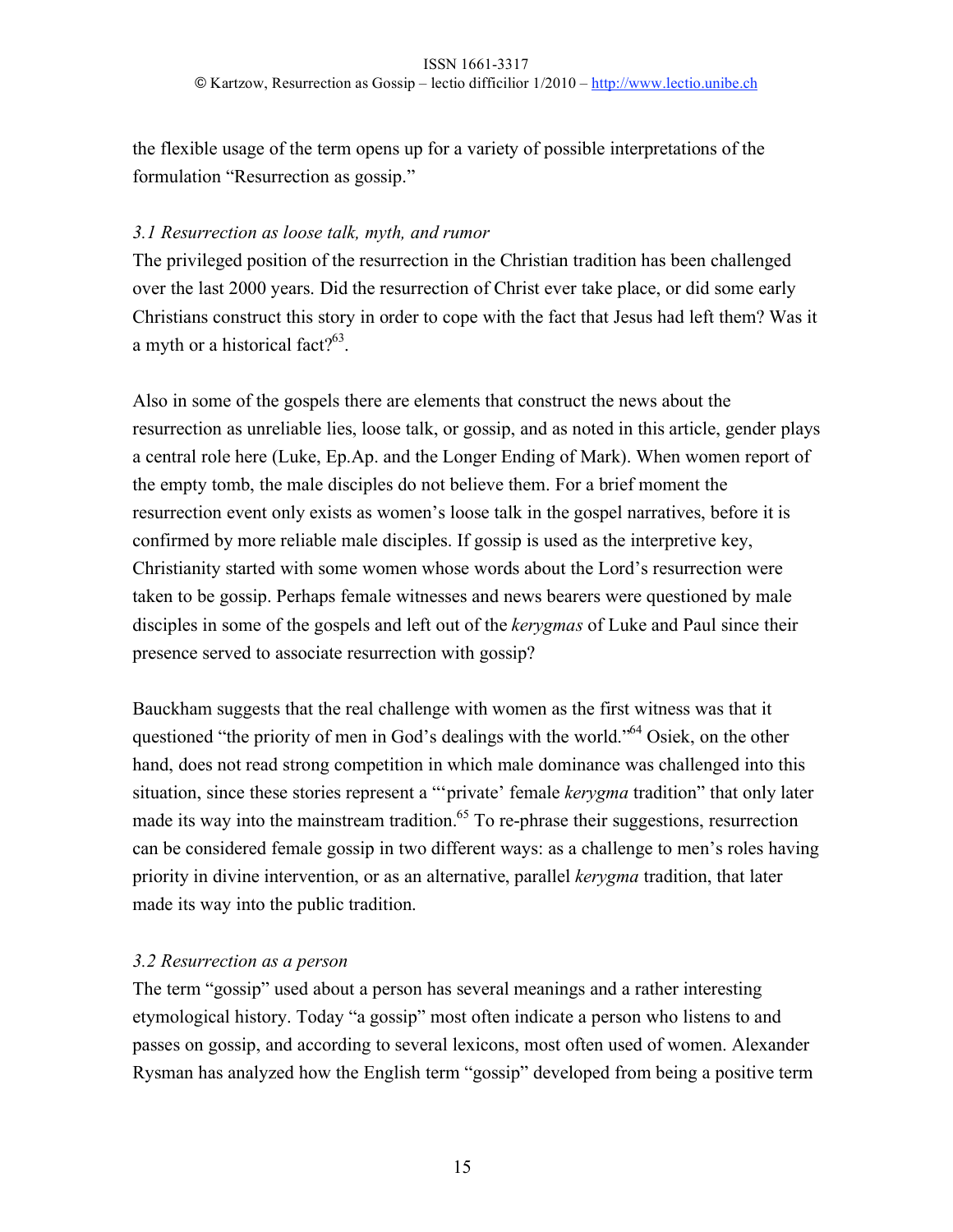used about a close friend of the family or even a god-parent of either gender, to become a negative characterization only after it started to be used exclusively in regard to women.<sup>66</sup> He argues that women's solidarity is threatened since they risk being called gossips every time they meet or talk with one another. They do not dare to be seen together, because they are afraid of arousing suspicion. According to Rysman, "[a]ny relation between women (...) is subject to the charge of being a gossip and hence any woman who relates to other women is subject to stigmatization as a 'gossip.'"67

Could resurrection be seen as a gossip? If resurrection is personified, like virtues and duties have been personified in many ways throughout history, we can have her incarnated together with the angels at the empty tomb. She meets her female friends and tells them the most unbelievable news. They all know it will be hard for others to believe it, but who else than these women can be her messengers? She knows that when something really unbelievable has to be communicated, she must use someone with experience in telling stories that blend facts and fiction.

# **4. Conclusion: Resurrection, gossip, and gospel**

The English term gossip is a contraction of the Old English "god sib," which means "one related to the god."68 A gossip was originally a person relating to God in one way or the other. In a similar way to gossip, the "d" in "god's spell" dropped to form the word "gospel."<sup>69</sup> Both terms deal with human relations, talk, and god. A study of gossip in the gospels may therefore negotiate the distinction between what Irigaray calls "sociology" and "the divine."<sup>70</sup>

If gossip is seen as a mode of talk in which ideal discourses and practices are connected with everyday discourses and practices, gossip resembles a way of doing religious storytelling. It almost looks as if the resurrection gospel started out as a good story that women carried away and repeated in other contexts, that was unfinished and interrupted, that was questioned and evaluated, inviting the listeners to be co-creators – in short, the gospel almost looks like gossip.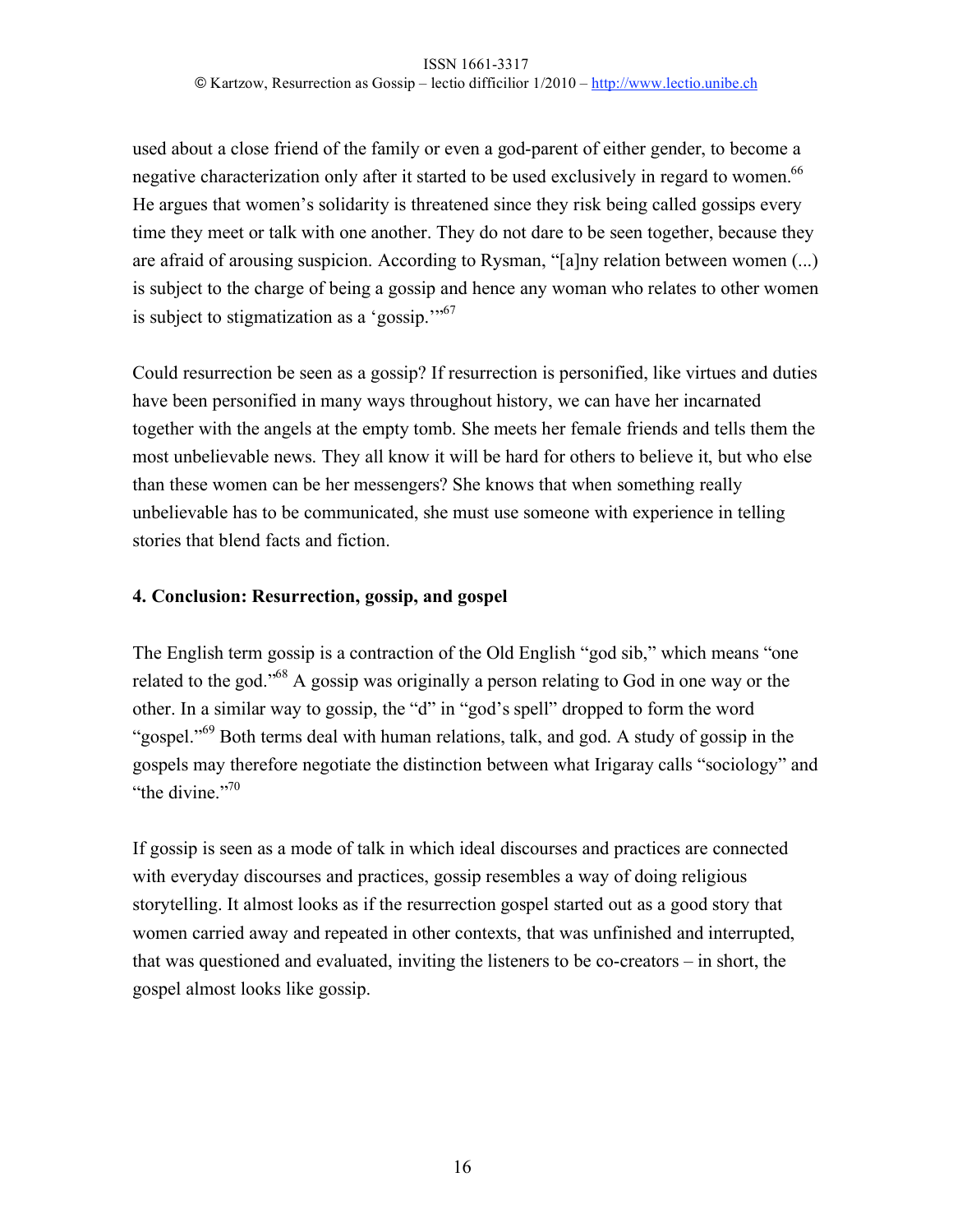# **Bibliography**

Bauckham, Richard. Gospel Women: Studies of the Named Women in the Gospels. Grand Rapids, Mich.: Eerdmans, 2002.

Bernhard, Andrew E. Other Early Christian Gospels: A Critical Edition of the Surviving Greek Manuscript. London: T & T Clark International, 2006.

Botha, Pieter J. J. "Paul and Gossip: A Social Mechanism in Early Christian Communities." Neotestamentica 32, no. 2 (1998): 267-88.

Bultmann, Rudolf Karl. Jesus Christ and Mythology. New York: Scribner, 1958.

Byrskog, Samuel. Story as History - History as Story: The Gospel Tradition in the Context of Ancient Oral History, Wissenschaftliche Untersuchungen Zum Neuen Testament ; 123. Tübingen: Mohr Siebeck, 2000.

Caventa, Beverly Roberts, and Patrick D. Miller, eds. The Ending of Mark and the End of God: Essays in Memory of Donald Harrisville Juel. Louisville: Westminster John Knox, 2005.

Coates, Jennifer. "Gossip Revisited: Language in All-Female Groups." In Women in Their Speech Communities: New Perspectives on Language and Sex, edited by Jennifer Coates and Deborah Cameron, 94-122. London: Longman, 1989.

Collins, Louise. "Gossip: A Feminist Defense." In Good Gossip, edited by Robert F. Goodman and Aaron Ben-Ze'ev, 106-14, 1994.

Crossan, John Dominic. "The Cross That Spoke: The Earliest Narrative of the Passion and the Resurrection." Foundations & Facets Forum 3, (1987): 3-22.

D'Angelo, Mary Rose. "Reconstructing 'Real' Women from Gospel Literature: The Case of Mary Madalene." In Women & Christian Origins, edited by Ross Shepard Kraemer and Mary Rose D'Angelo, 105-28. New York: Oxford University Press, 1999.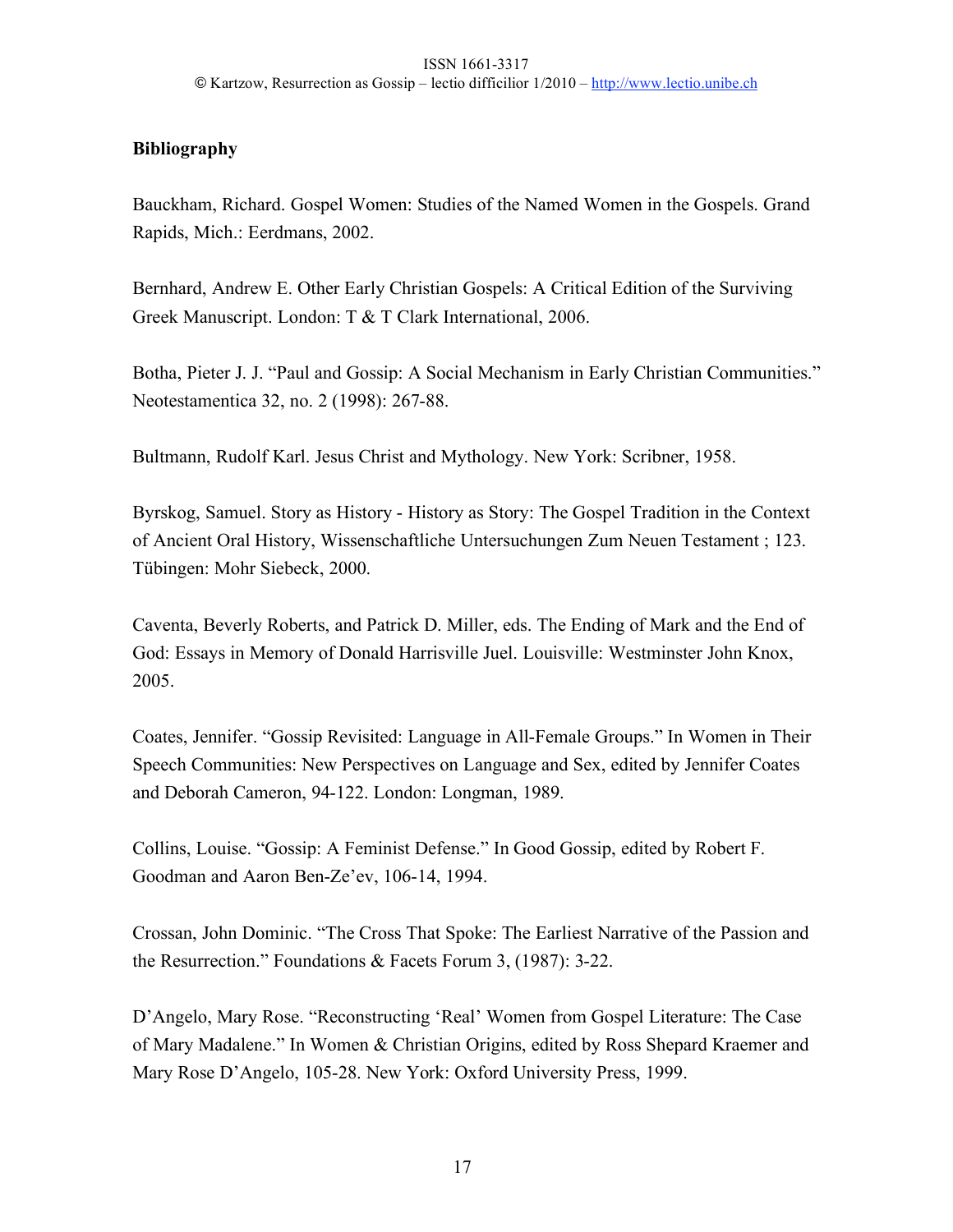D'Angelo, Mary Rose, and Ross Shepard Kraemer. Women & Christian Origins. New York: Oxford University Press, 1999.

Dewey, Joanna. "From Oral Stories to Written Text." In Women's Sacred Scriptures, edited by Pui-lan Kwok and Elisabeth Schüssler Fiorenza, 20-28. London: SCM Press, 1998.

———. "From Storytelling to Written Text: The Loss of Early Christian Women's Voices." Biblical Theology Bulletin 26, (1996): 71-78.

Elliott, J. K. The Apocryphal New Testament: A Collection of Apocryphal Christian Literature in an English Translation. Oxford: Clarendon Press, 1993.

Foster, Erik K. "Research on Gossip: Taxonomy, Methods, and Future Directions." Review of General Psychology 8, no. 2 (2004): 78-99.

Geertz, Armin W. "Sladder Som Religiøs Fortelling - Kognitive Og Socialpsykologiske Betraktninger." In Det Brede Og Det Skarpe: Religionsvidenskabelige Studier. En Gave Til Per Bilde På 65-Årsdagen, edited by Armin W. Geertz, Hans J. Lundager Jensen and Jens Peder Schjødt, 47-64. Copenhagen: Forlaget Anis, 2004.

Gluckman, Max. "Gossip and Scandal." Current Anthropology 4, no. 3 (1963): 307-16.

Harrill, J. Albert. "The Dramatic Function of the Running Slave Rhoda (Acts 12:13-16): A Piece of Greco-Roman Comedy." NTS 46, (2000): 150-57.

Hearon, Holly E. The Mary Magdalene Tradition: Witness and Counter-Witness in Early Christian Communities. Collegeville, Minnesota: Liturgical Press, 2004.

Hornsby, Teresa J. "The Annoying Woman: Biblical Scholarship after Judith Butler." In Bodily Citations: Religion and Judith Butler, edited by Ellen T. Armour and Susan M. St.Ville, 71-89. New York: Columbia, 2006.

Hornschuh, Manfred. Studien Zur Epistula Apostolorum, Patristische Texte Und Studien; 5. Berlin ,1965.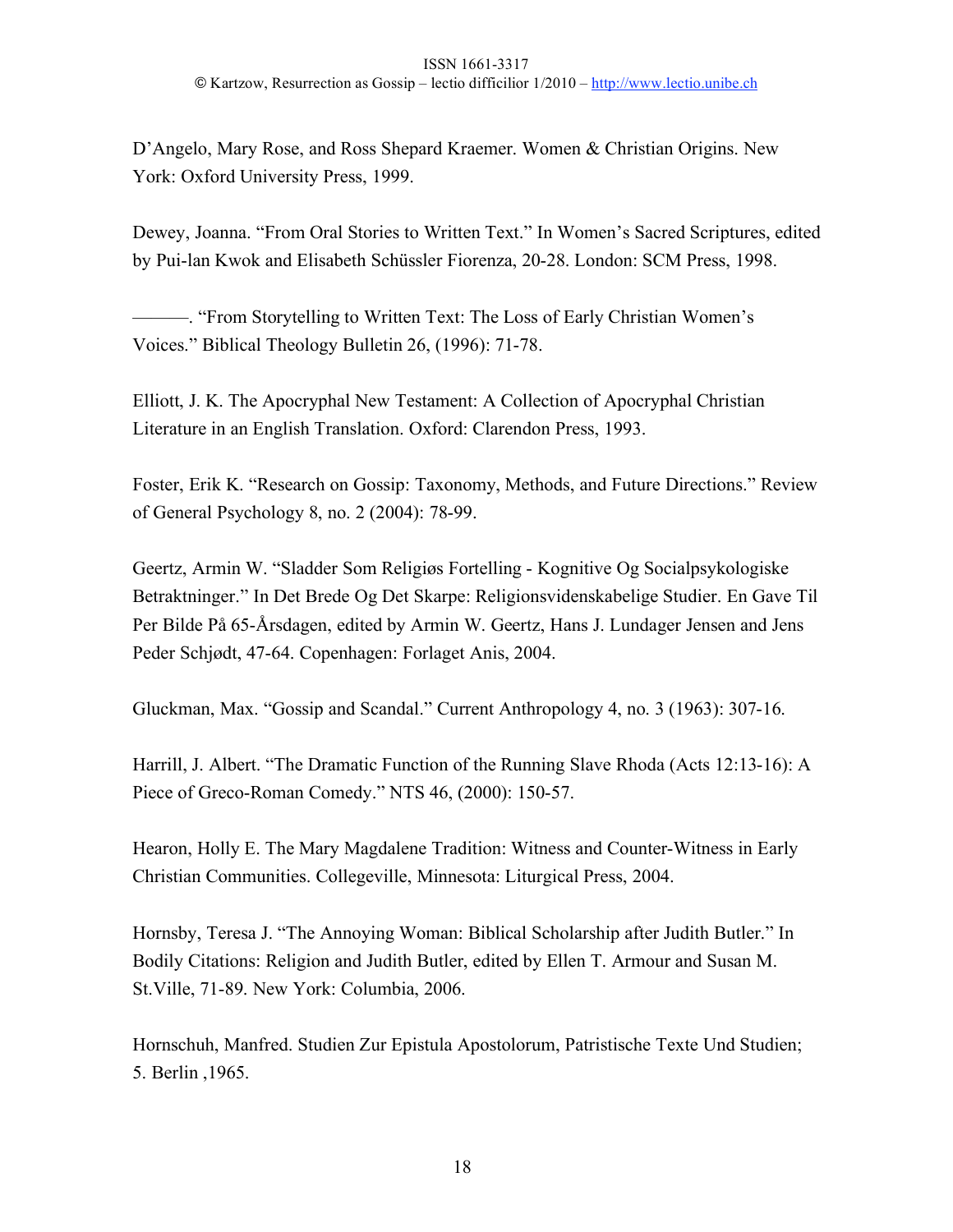Hunter, Virginia. "Gossip and the Politics of Reputation in Classical Athens." Phoenix. Classical Association of Canada XLIV, no. 4 (1990): 299-325.

Ilan, Tal. Lexicon of Jewish Names in Late Antiquity. Tübingen: Mohr, 2002.

Irigaray, Luce. "Equal to Whom?" In The Postmodern God: A Theological Reader, edited by Graham Ward, 198-213. Malden, Mass.: Blackwell, 1997.

Jacobson, Howard. A Commentary on Pseudo-Philo's "Liber Antiquitatum Biblicarum": With Latin Text and English Translation. 2 vols, Arbeiten Zur Geschichte Des Antiken Judentums Und Des Urchristentums ; Vol. 31. Leiden: E.J. Brill, 1996.

Kartzow, Marianne Bjelland. "Female Gossipers and Their Reputation in the Pastoral Epistles." Neotestamentica 39, no. 2 (2005): 255-72.

———. Gossip and Gender: Othering of Speech in the Pastoral Epistles. Vol. 164, Bznw. Berlin: Walter de Gruyter, 2009.

King, Karen L. The Gospel of Mary of Magdala and the First Woman Apostle. Santa Rosa, CA: Polebridge Press, 2003.

Knapp, Gudrun-Axeli. "Race, Class, Gender: Reclaiming Baggage in Fast Travelling Theories." European Journal of Women's Studies 12, no. 3 (2005): 249-65.

Leach, Mary. "Feminist Figurations: Gossip as a Counterdiscourse." In Working the Ruins: Feminist Poststructural Theory and Methods in Education, edited by Wanda S. Pillow and Elizabeth St. Pierre, 223-36. New York: Routledge, 2000.

MacDonald, Dennis Ronald. The Legend and the Apostle: The Battle for Paul in Story and Canon. Philadelphia: Westminster Press, 1983.

MacDonald, Margaret Y. Early Christian Women and Pagan Opinion. The Power of the Hysterical Woman. Cambridge: Cambridge University Press, 1996.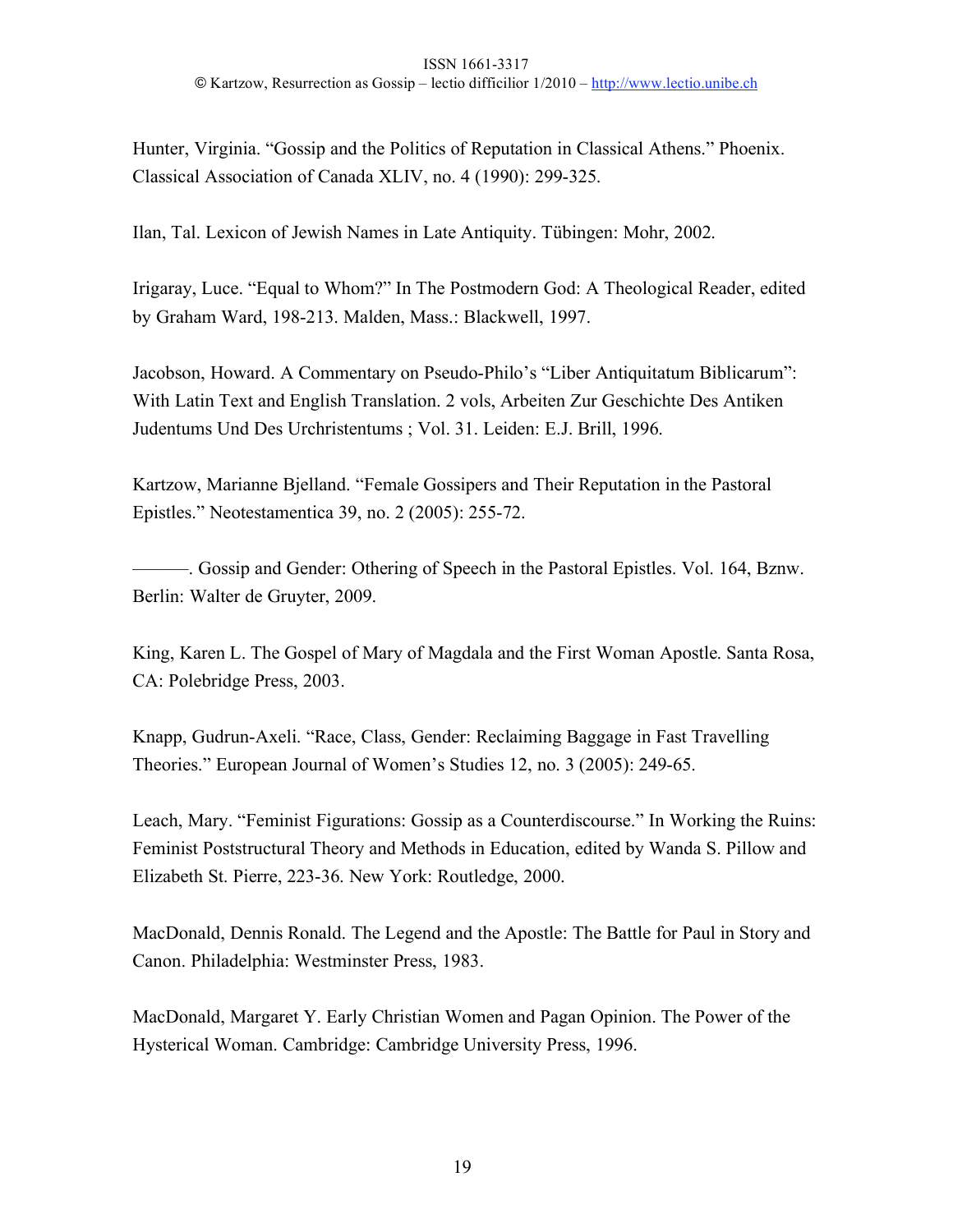Malina, Bruce J., and Richard L. Rohrbaugh. Social-Science Commentary on the Gospel of John. Minneapolis, Minn.: Fortress Press, 1998.

McCall, Leslie. "The Complexity of Intersectionality." Signs: Journal of Women in Culture and Society 30, no. 3 (2005): 1771-800.

Miller, Susan. Women in Mark's Gospel. Vol. 259, Journal for the Study of the New Testament. Supplement Series. London: T&T Clark International, 2004.

Moi, Toril. What Is a Woman? And Other Essays. Oxford: Oxford University Press, 1999.

Müller, Christoph Gregor. "Wider Die Geschwätzigkeit! Mahnungen Zur Zügelung Der Zunge in Frühchristlicher Tradition." Biblische Zeitschrift 46, no. 2 (2002): 164-89.

Nash, Jennifer C. "Re-Thinking Intersectionality." Feminist Review 89, (2008): 1-15.

Osiek, Carolyn. "The Women at the Tomb: What Are They Doing There?" Ex Auditu 9, (1993): 97-107.

Pearson, Brook W. R., and Felicity Harley. "Resurrection in Jewish-Christian Apocryphal Gospels and Early Christian Art." In Christian-Jewish Relations through the Centuries, edited by Stanley E. Porter and Brook W. R. Pearson, 69-92. Sheffield: Sheffield Academic Press, 2000.

Rohrbaugh, Richard L. "Gossip in the New Testament." In Social Scientific Models for Interpreting the Bible, 239-59. Leiden; Boston: Brill, 2001.

Rysman, Alexander. "How 'Gossip' Became a Woman." Journal of Communication: Gossip as Social Communication 27, no. 1 (1977): 176-80.

Schüssler Fiorenza, Elisabeth. In Memory of Her: A Feminist Theological Reconstruction of Christian Origins. London: SCM Press Ltd., 1983.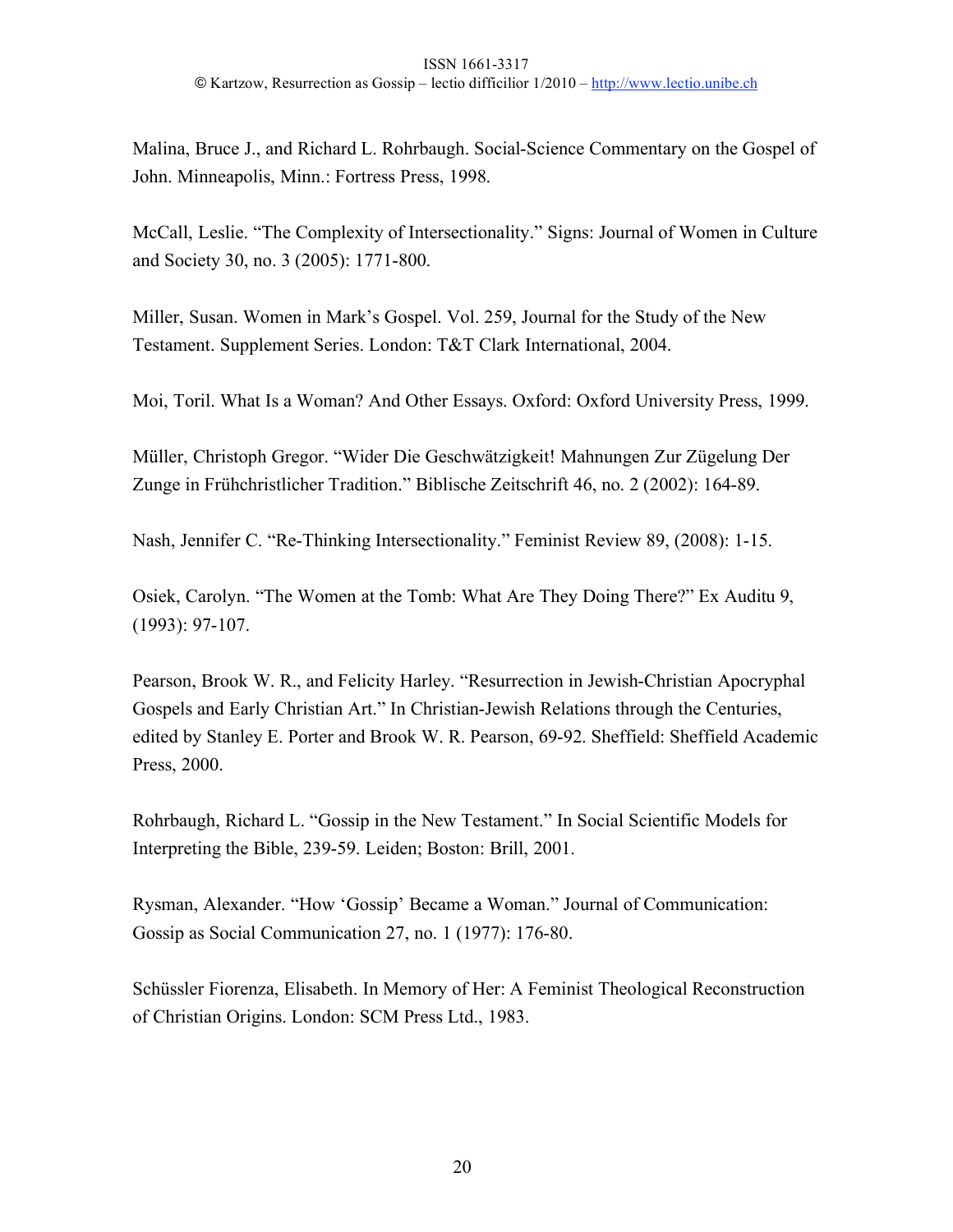———, ed. Searching the Scriptures. A Feminist Introduction. New York: Crossroad, 1993.

Sedler, Michael D. Stop the Runaway Conversation: Take Control over Gossip and Criticism. Grand Rapids: Chosen Books, 2001.

Seim, Turid Karlsen. The Double Message: Patterns of Gender in Luke-Acts, Studies of the New Testament and Its World. Edinburgh: T & T Clark, 1994.

Spacks, Patricia Meyer. Gossip. New York: Alfred A. Knopf, 1985.

Stoops, Robert F. Jr. "Peter, Gospel Of." In The Anchor Bible Dictionary, edited by David Noel Freedman, 278-81. New York, London: Doubleday, 1992.

Thurston, Anne. Because of Her Testimony: The Word in Female Experience. Dublin: Gill & Macmillan, 1995.

Vander Stichele, Caroline, and Todd Penner. Contextualizing Gender in Early Christian Discourse: Thinking Beyond Thecla: T & T Clark, 2009.

Walker, Barbara G. The Woman's Encyclopedia of Myths and Secrets. San Francisco: Harper and Row, 1983.

Williams, Timothy. Gossip and the Gospel. Enumclaw: Winepress Publishing, 2004.

Wire, Antoinette Clark. The Corinthian Women Prophets: A Reconstruction through Paul's Rhetoric. Minneapolis: Fortress Press, 1990.

Wylen, Stephen M. Gossip: The Power of the Word, . Hoboken: Ktav Publishing House, 1994.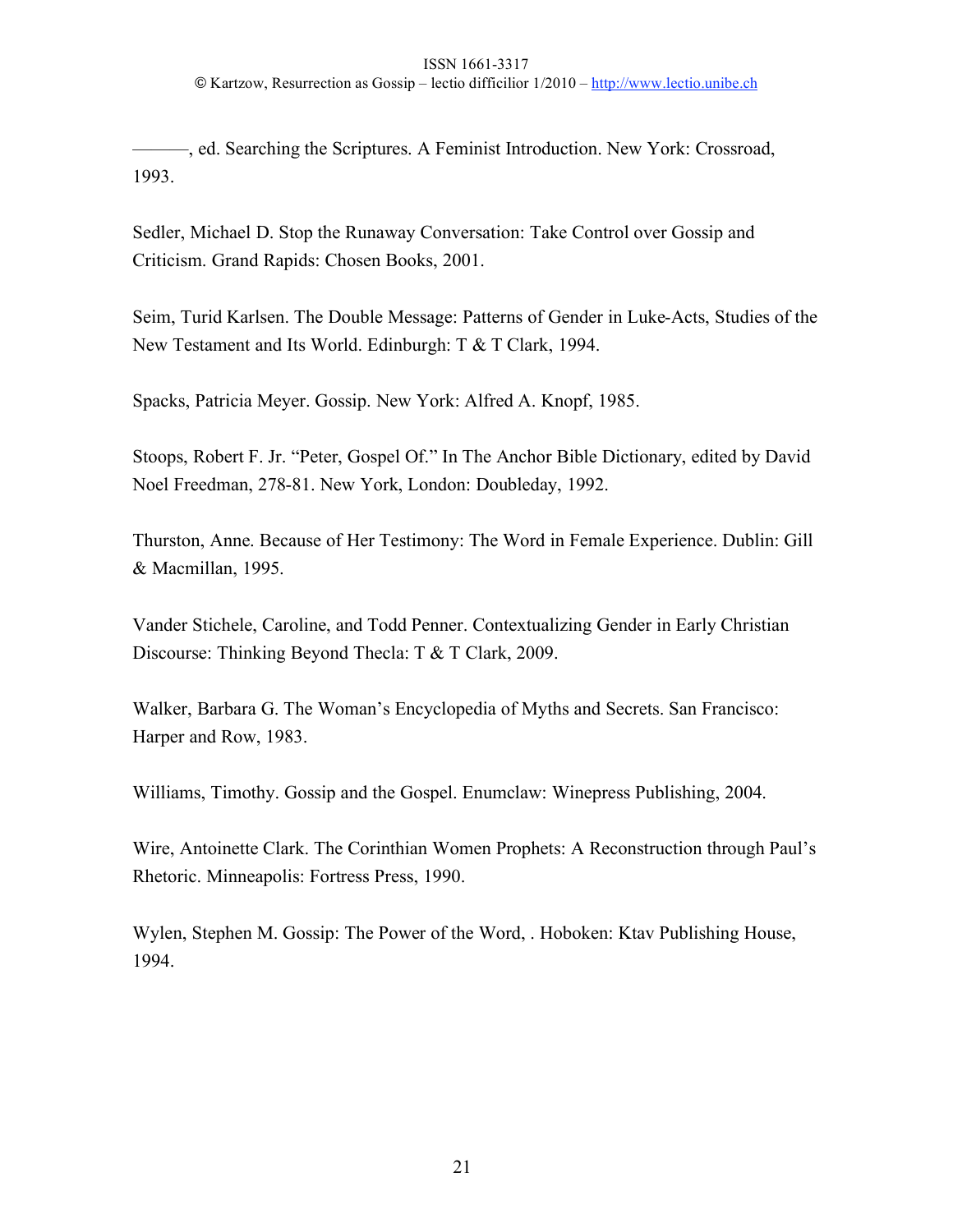1 Luce Irigaray, "Equal to Whom?," in *The Postmodern God: A Theological Reader*, ed. Graham Ward, *Blackwell Readings in Modern Theology* (Malden, Mass.: Blackwell, 1997), 212.

2 See her groundbreaking pioneer work Elisabeth Schüssler Fiorenza, *In Memory of Her: A Feminist Theological Reconstruction of Christian Origins* (London: SCM Press Ltd., 1983).

3 According to Max Gluckman, "Gossip and Scandal," *Current Anthropology* 4, no. 3 (1963).

<sup>4</sup> See similar usage of gossip in Jennifer Coates, "Gossip Revisited: Language in All-Female Groups," in *Women in Their Speech Communities: New Perspectives on Language and Sex*, ed. Jennifer Coates and Deborah Cameron (London: Longman, 1989), Louise Collins, "Gossip: A Feminist Defense," in *Good Gossip*, ed. Robert F. Goodman and Aaron Ben-Ze'ev (1994), Marianne Bjelland Kartzow, "Female Gossipers and Their Reputation in the Pastoral Epistles," *Neotestamentica* 39, no. 2 (2005).

 $<sup>5</sup>$  On "destabilizing potential," see Teresa J. Hornsby, "The Annoying Woman: Biblical</sup> Scholarship after Judith Butler," in *Bodily Citations: Religion and Judith Butler*, ed. Ellen T. Armour and Susan M. St.Ville (New York: Columbia, 2006), 83.

<sup>6</sup> Marianne Bjelland Kartzow, *Gossip and Gender: Othering of Speech in the Pastoral Epistles*, vol. 164, Beihefte zur Zeitschrift für die neutestamentliche Wissenschaft und die Kunde der älteren Kirche (Berlin: Walter de Gruyter, 2009). In Chapter 5 I briefly discuss female drivellers/gossipers in the gospels. This book builds on my doctoral dissertation, supervised by Turid Karlsen Seim, and the title of this article is identical with the trail lecture I was given when I defended my dissertation at the University of Oslo in December 2007. I thank the members of the committee Margaret MacDonald, Jorunn Økland, and Halvor Moxnes for such an inspiring title!

7 See Caroline Vander Stichele and Todd Penner, *Contextualizing Gender in Early Christian Discourse: Thinking Beyond Thecla* (T & T Clark, 2009), 6.

8 See Mary Leach, "Feminist Figurations: Gossip as a Counterdiscourse," in *Working the Ruins: Feminist Poststructural Theory and Methods in Education*, ed. Wanda S. Pillow and Elizabeth St. Pierre (New York: Routledge, 2000).

<sup>9</sup> See Erik K. Foster, "Research on Gossip: Taxonomy, Methods, and Future Directions," *Review of General Psychology* 8, no. 2 (2004).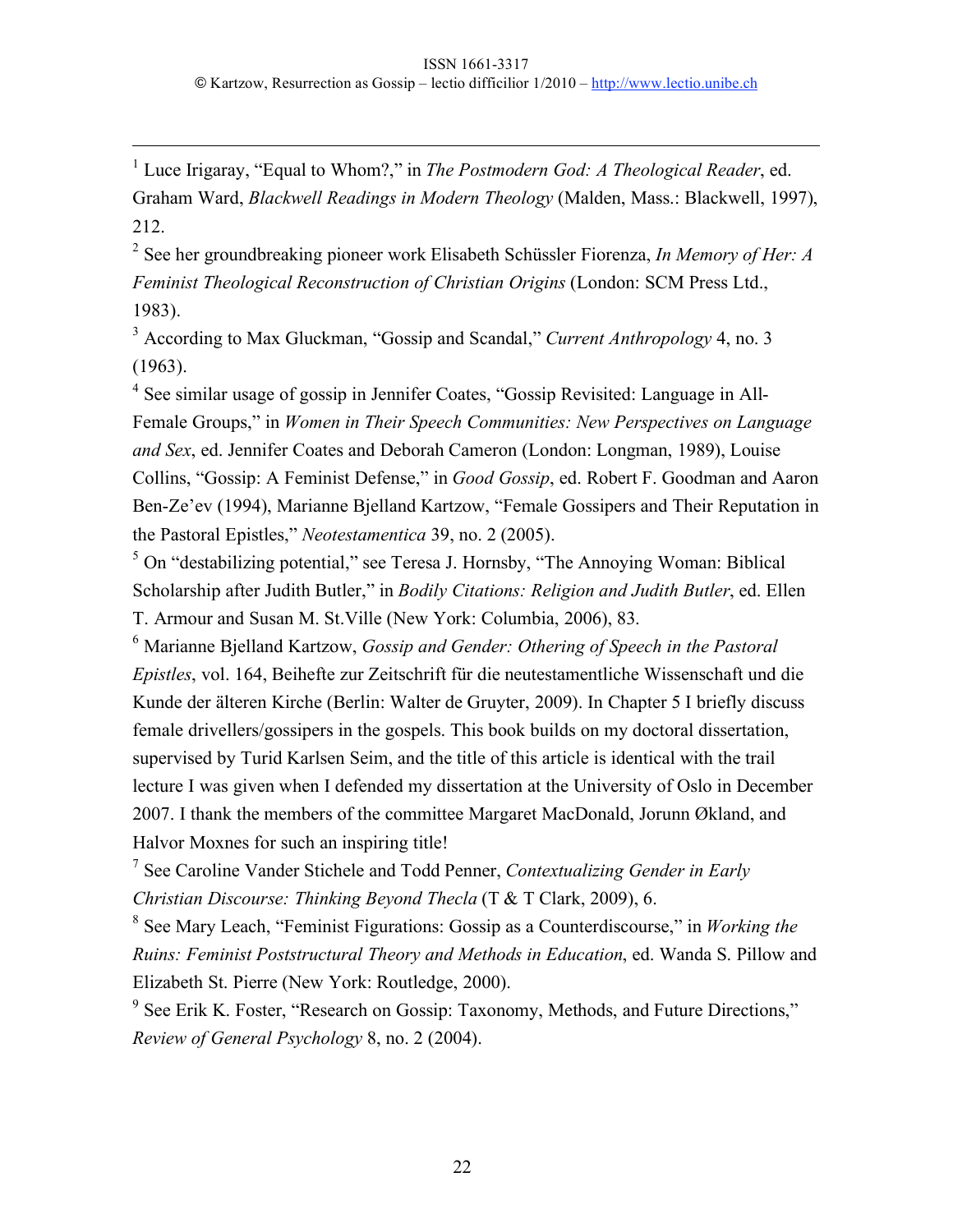$10$  This attitude related to ancient sources is discussed in Chapters 2 and 3 in Kartzow, *Gossip and Gender: Othering of Speech in the Pastoral Epistles*.

<sup>11</sup> Timothy Williams, *Gossip and the Gospel* (Enumclaw: Winepress Publishing, 2004), Stephen M. Wylen, *Gossip: The Power of the Word*, . (Hoboken: Ktav Publishing House, 1994), Michael D. Sedler, *Stop the Runaway Conversation: Take Control over Gossip and Criticism* (Grand Rapids: Chosen Books, 2001). Scriptural quotations are in these publications the starting point for a moral condemnation of gossip, and several examples from "everyday life" are presented, including practical advice on how gossip can be avoided in the community and on an individual level.

12 See e.g. Patricia Meyer Spacks, *Gossip* (New York: Alfred A. Knopf, 1985), Alexander Rysman, "How 'Gossip' Became a Woman," *Journal of Communication: Gossip as Social Communication* 27, no. 1 (1977).

<sup>13</sup> Armin W. Geertz, "Sladder Som Religiøs Fortelling - Kognitive Og Socialpsykologiske Betraktninger," in *Det Brede Og Det Skarpe: Religionsvidenskabelige Studier. En Gave Til Per Bilde På 65-Årsdagen*, ed. Armin W. Geertz, Hans J. Lundager Jensen, and Jens Peder Schjødt (Copenhagen: Forlaget Anis, 2004), 61, 56 and 51. His expressions are translated by me.

 $14$  Ibid., 52.

 $15$  Ibid., 48-49.

<sup>16</sup> See e.g. Pieter J. J. Botha, "Paul and Gossip: A Social Mechanism in Early Christian Communities," *Neotestamentica* 32, no. 2 (1998), Richard L. Rohrbaugh, "Gossip in the New Testament," in *Social Scientific Models for Interpreting the Bible* (Leiden; Boston: Brill, 2001), Bruce J. Malina and Richard L. Rohrbaugh, *Social-Science Commentary on the Gospel of John* (Minneapolis, Minn.: Fortress Press, 1998), Christoph Gregor Müller, "Wider die Geschwätzigkeit! Mahnungen zur Zügelung der Zunge in frühchristlicher Tradition," *Biblische Zeitschrift* 46, no. 2 (2002).

 $17$  Many important studies have focused on these texts. See in particular the various articles in "Part 2, Women, Jesus, and Gospel" in Mary Rose D'Angelo and Ross Shepard Kraemer, *Women & Christian Origins* (New York: Oxford University Press, 1999). See also how resurrection texts are discussed in the various articles in Elisabeth Schüssler Fiorenza, ed. *Searching the Scriptures. A Feminist Introduction* (New York: Crossroad,1993).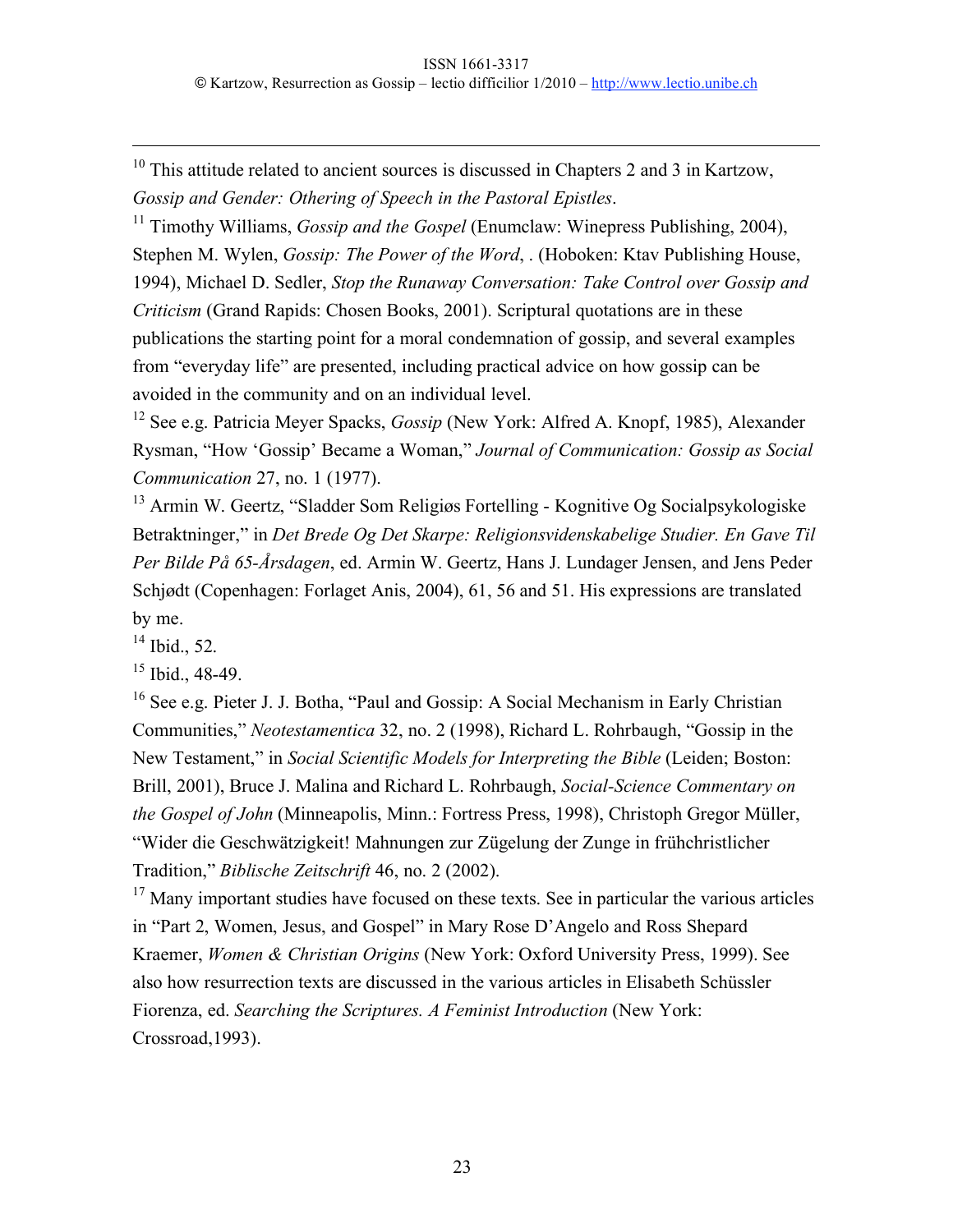<sup>18</sup> Discussed in Virginia Hunter, "Gossip and the Politics of Reputation in Classical Athens," *Phoenix. Classical Association of Canada* XLIV, no. 4 (1990).

 $19$  She is also central in several Nag Hammadi-texts, but in this article I have focused on the gospels that report on the resurrection scene. See Karen L. King, *The Gospel of Mary of Magdala and the First Woman Apostle* (Santa Rosa, CA: Polebridge Press, 2003).

20 For an introduction to this text, see Manfred Hornschuh, *Studien Zur Epistula Apostolorum*, Patristische Texte und Studien; 5 (Berlin 1965).

21 See Tal Ilan, *Lexicon of Jewish Names in Late Antiquity* (Tübingen: Mohr, 2002). See also Richard Bauckham, *Gospel Women: Studies of the Named Women in the Gospels* (Grand Rapids, Mich.: Eerdmans, 2002), 298-99.

<sup>22</sup> Joanna Dewey, "From Storytelling to Written Text: The Loss of Early Christian Women's Voices," *Biblical Theology Bulletin* 26 (1996), Joanna Dewey, "From Oral Stories to Written Text," in *Women's Sacred Scriptures*, ed. Pui-lan Kwok and Elisabeth Schüssler Fiorenza (London: SCM Press, 1998). See also Holly E. Hearon, *The Mary Magdalene Tradition: Witness and Counter-Witness in Early Christian Communities* (Collegeville, Minnesota: Liturgical Press, 2004).

<sup>23</sup> Bauckham, *Gospel Women: Studies of the Named Women in the Gospels*, 299.  $24$  Ibid., 304.

<sup>25</sup> Samuel Byrskog, *Story as History - History as Story: The Gospel Tradition in the Context of Ancient Oral History*, Wissenschaftliche Untersuchungen Zum Neuen Testament; 123 (Tübingen: Mohr Siebeck, 2000), 77.

<sup>26</sup> Bauckham, *Gospel Women: Studies of the Named Women in the Gospels*, 297-98.

 $27$  See Bauckham's informative table, where he shows the variety in women mentioned (Cross, Burial, Empty tomb) in the source material. Ibid.298. See also Carolyn Osiek, "The Women at the Tomb: What Are They Doing There?," *Ex Auditu* 9 (1993): 97.

28 See the discussion in Turid Karlsen Seim, *The Double Message: Patterns of Gender in Luke-Acts*, Studies of the New Testament and Its World (Edinburgh: T & T Clark, 1994), 156-63.

<sup>29</sup> Kartzow, *Gossip and Gender: Othering of Speech in the Pastoral Epistles*, Chapter 2 and 169-71.

<sup>30</sup> J. K. Elliott, *The Apocryphal New Testament: A Collection of Apocryphal Christian Literature in an English Translation* (Oxford: Clarendon Press, 1993).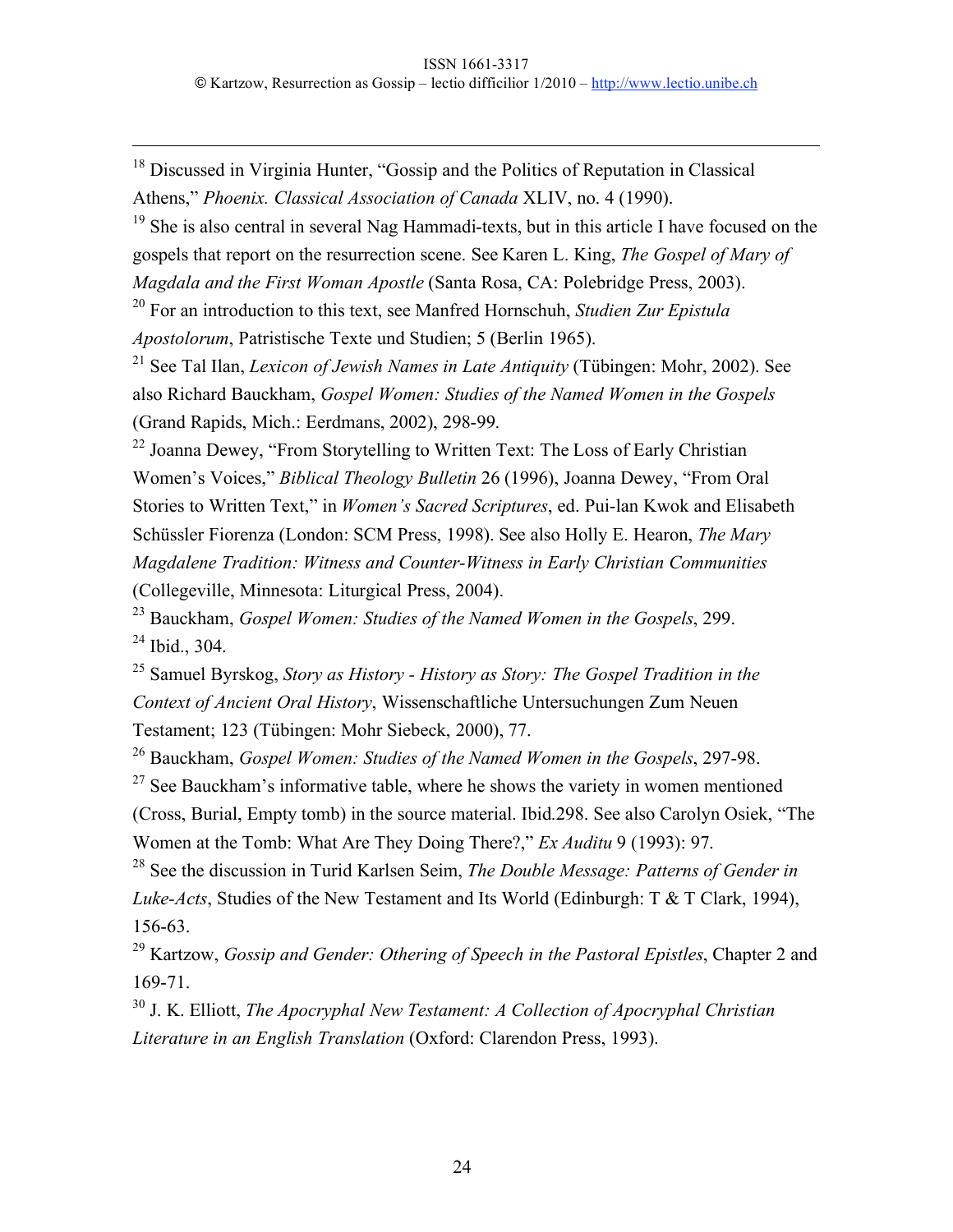31 For Greek text and translation, see Andrew E. Bernhard, *Other Early Christian Gospels: A Critical Edition of the Surviving Greek Manuscript* (London: T & T Clark International, 2006), 79.

32 For other explanations dealing with the ending of Mark, see Susan Miller, *Women in Mark's Gospel*, vol. 259, Journal for the Study of the New Testament. Supplement Series (London: T&T Clark International, 2004), 185-88. For various other perspectives, see the 13 articles in Beverly Roberts Caventa and Patrick D. Miller, eds., *The Ending of Mark and the End of God: Essays in Memory of Donald Harrisville Juel* (Louisville: Westminster John Knox,2005).

<sup>33</sup> Brook W. R. Pearson and Felicity Harley, "Resurrection in Jewish-Christian Apocryphal Gospels and Early Christian Art," in *Christian-Jewish Relations through the Centuries*, ed. Stanley E. Porter and Brook W. R. Pearson, *Roehampton Papers; 6* (Sheffield: Sheffield Academic Press, 2000), 70. See the Gospel of Peter, 38-49.

<sup>34</sup> Hearon, *The Mary Magdalene Tradition*, 57-62.

<sup>35</sup> Bauckham, *Gospel Women: Studies of the Named Women in the Gospels*, 283.

<sup>36</sup> Mary Rose D'Angelo, "Reconstructing 'Real' Women from Gospel Literature: The Case of Mary Madalene," in *Women & Christian Origins*, ed. Ross Shepard Kraemer and Mary Rose D'Angelo (New York: Oxford University Press, 1999), 111.

<sup>37</sup> Bauckham, *Gospel Women: Studies of the Named Women in the Gospels*, 284.

<sup>38</sup> If *adelfoi* here is interpreted as also including sisters, Paul could have intended to include women among these five hundred, but they are not mentioned as being the first witness at the empty tomb.

<sup>39</sup> Toril Moi, *What Is a Woman? And Other Essays* (Oxford: Oxford University Press, 1999), 268.

<sup>40</sup> This question is also asked in Osiek, "The Women at the Tomb: What Are They Doing There?," 102.

<sup>41</sup> John Dominic Crossan, "The Cross That Spoke: The Earliest Narrative of the Passion and the Resurrection," *Foundations & Facets Forum* 3 (1987): 3. See also Robert F. Jr. Stoops, "Peter, Gospel Of," in *The Anchor Bible Dictionary*, ed. David Noel Freedman (New York, London: Doubleday, 1992), 287.

<sup>42</sup> Osiek, "The Women at the Tomb: What Are They Doing There?."

43 See Bauckham, *Gospel Women: Studies of the Named Women in the Gospels*, 307. See Antoinette Clark Wire, *The Corinthian Women Prophets: A Reconstruction through Paul's*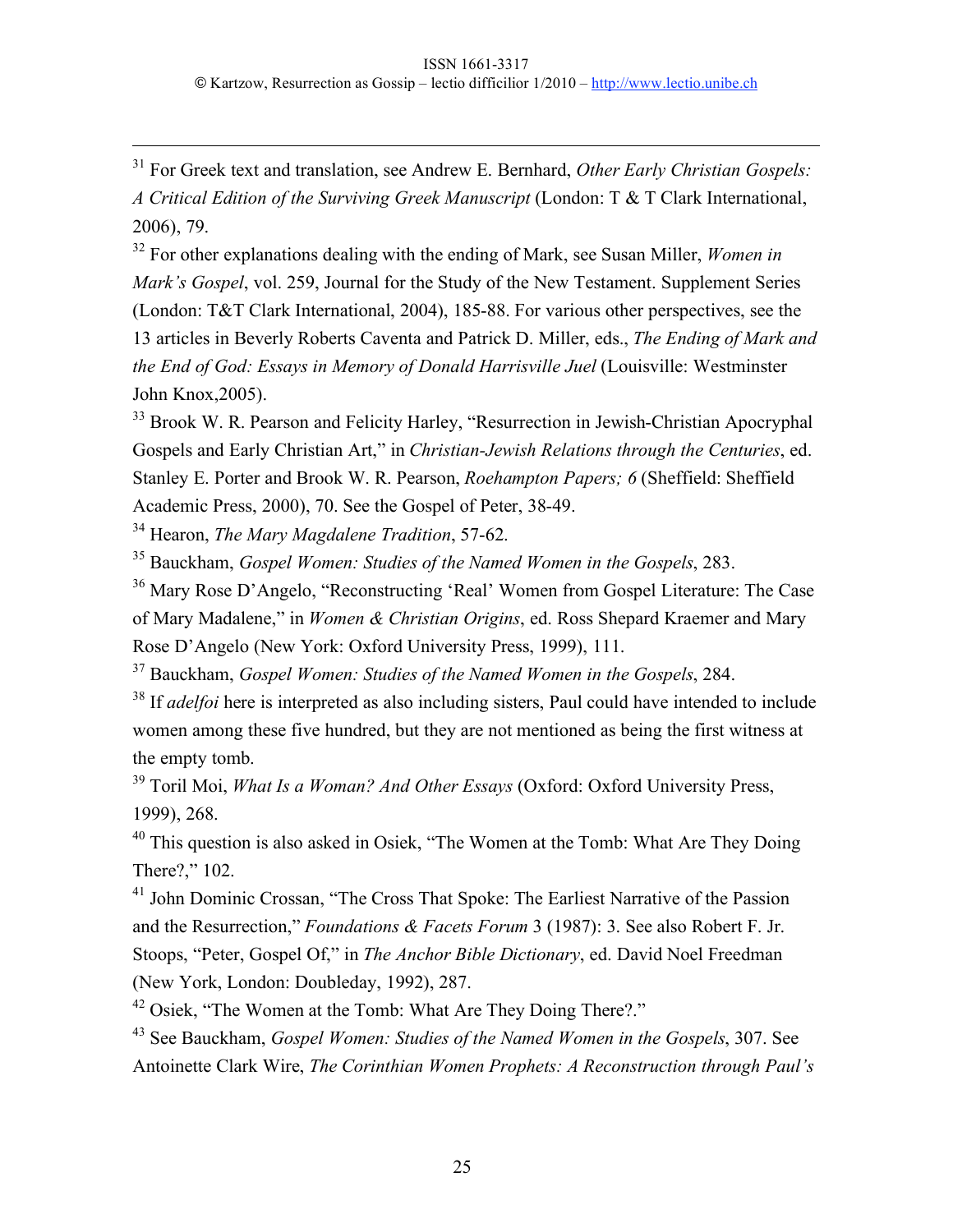*Rhetoric* (Minneapolis: Fortress Press, 1990). See also the discussion of the relation between oral tradition and "written remains" in Dewey, "From Storytelling to Written Text: The Loss of Early Christian Women's Voices."

<sup>44</sup> Dennis Ronald MacDonald, *The Legend and the Apostle: The Battle for Paul in Story and Canon* (Philadelphia: Westminster Press, 1983).

 $45$  Ibid., 35.

 $\overline{a}$ 

<sup>46</sup> Osiek, "The Women at the Tomb: What Are They Doing There?," 103.

<sup>47</sup> Ibid. See also Bauckham, who discusses this private-public dichotomy as a relevant explanation, Bauckham, *Gospel Women: Studies of the Named Women in the Gospels*, 291- 92 and 308.

48 See in particular intersectional critique of feminism in various recent articles: Jennifer C. Nash, "Re-Thinking Intersectionality," *Feminist Review* 89 (2008), Gudrun-Axeli Knapp, "Race, Class, Gender: Reclaiming Baggage in Fast Travelling Theories," *European Journal of Women's Studies* 12, no. 3 (2005), Leslie McCall, "The Complexity of Intersectionality," *Signs: Journal of Women in Culture and Society* 30, no. 3 (2005).

<sup>49</sup> Bauckham, *Gospel Women: Studies of the Named Women in the Gospels*, 305.

50 For full text and broad discussion, see Margaret Y. MacDonald, *Early Christian Women and Pagan Opinion. The Power of the Hysterical Woman* (Cambridge: Cambridge University Press, 1996), 104ff.

<sup>51</sup> Bauckham, *Gospel Women: Studies of the Named Women in the Gospels*, 271 and note 26.

52 Gossip and masculinity is discussed in Chapter 6 in Kartzow, *Gossip and Gender: Othering of Speech in the Pastoral Epistles*.

53 E.g. Strabo, Juvenal, and 2 Tim 3:6. See sources in Bauckham, *Gospel Women: Studies of the Named Women in the Gospels*, 270-71, esp. note 25.

54 Plutarch, Cicero I.1-2 in *Lives*.

<sup>55</sup> Harrill emphasizes that Rhoda is only a stock character in this story, presented in a literary pattern well known to ancient readers, J. Albert Harrill, "The Dramatic Function of the Running Slave Rhoda (Acts 12:13-16): A Piece of Greco-Roman Comedy," *NTS* 46 (2000): 150ff.

<sup>56</sup> *Bib.Ant.* 9:10. For text and translation, see Howard Jacobson, *A Commentary on Pseudo-Philo's "Liber Antiquitatum Biblicarum": With Latin Text and English Translation*, 2 vols., Arbeiten Zur Geschichte Des Antiken Judentums Und Des Urchristentums ; Vol. 31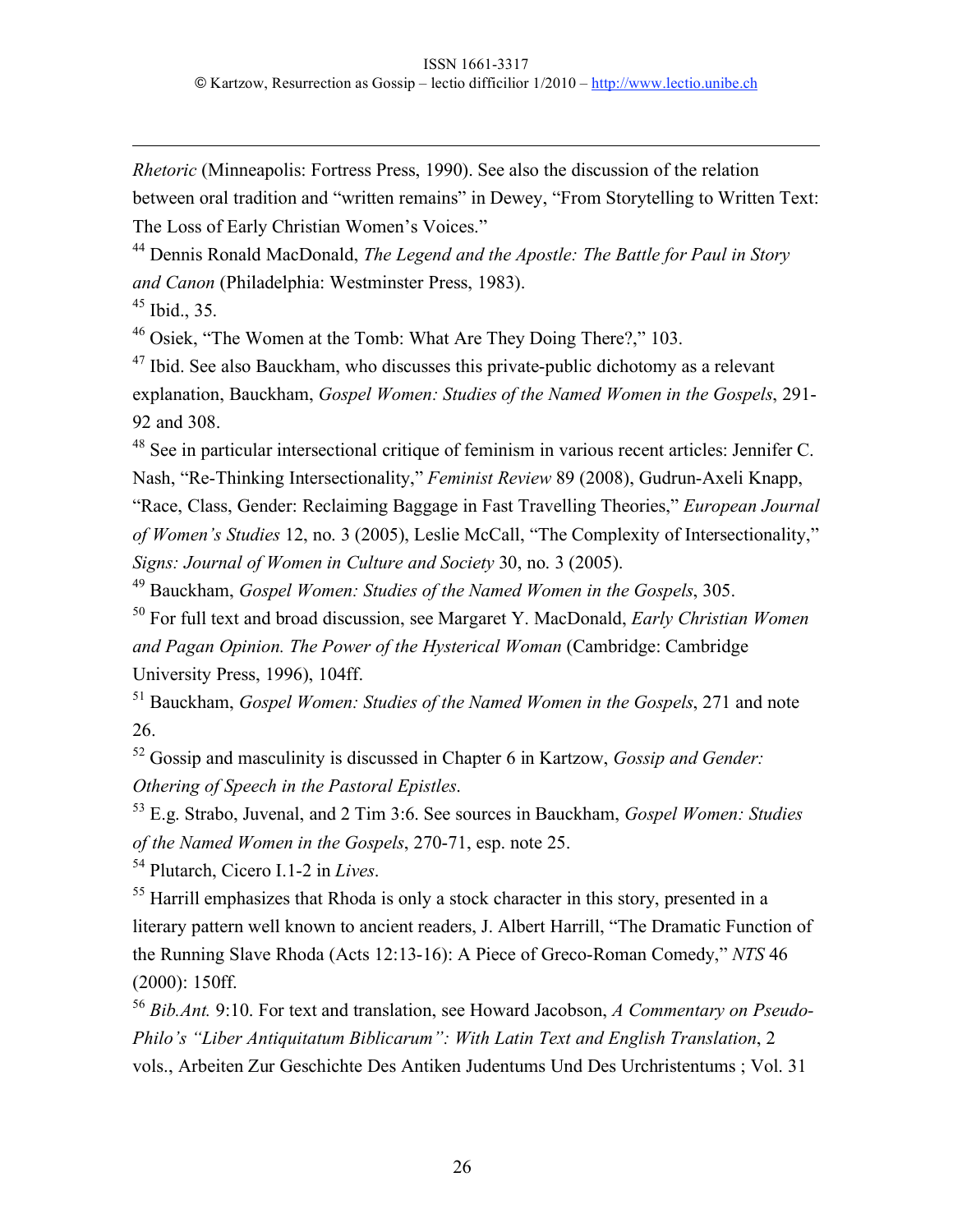(Leiden: E.J. Brill, 1996). See also Bauckham, *Gospel Women: Studies of the Named Women in the Gospels*, 272.

 $57$  Josephus also records a similar dream about Moses, but then the dreamer is his father, who tells it to his wife, and they both believed God's promises. Ant. 2:210-18. See Bauckham, *Gospel Women: Studies of the Named Women in the Gospels*.

<sup>58</sup> *Bib.Ant.* 42:1-5. See Ibid., 273.

<sup>59</sup> Ibid., 274. See also his references to much later Jewish exegeses of the same story.  $60$  Ibid., 275.

 $61$  Osiek, "The Women at the Tomb: What Are They Doing There?," 103.

62 See Anne Thurston, *Because of Her Testimony: The Word in Female Experience* (Dublin: Gill & Macmillan, 1995), 91.

63 See Rudolf Karl Bultmann, *Jesus Christ and Mythology* (New York: Scribner, 1958).

<sup>64</sup> Bauckham, *Gospel Women: Studies of the Named Women in the Gospels*, 275.

<sup>65</sup> Osiek, "The Women at the Tomb: What Are They Doing There?".

<sup>66</sup> Rysman, "How 'Gossip' Became a Woman," 176ff.

 $67$  Ibid.: 180.

 $\overline{a}$ 

<sup>68</sup> *Sib* is defined as "related to blood," see Spacks, *Gossip*, 25, Leach, "Feminist Figurations: Gossip as a Counterdiscourse." See also Leach, "Feminist Figurations: Gossip as a Counterdiscourse," 234. Barbara G. Walker, *The Woman's Encyclopedia of Myths and Secrets* (San Francisco: Harper and Row, 1983), Rysman, "How 'Gossip' Became a Woman." More on www.oxfordreference.online.

<sup>69</sup> Rysman, "How 'Gossip' Became a Woman," 176. *Spell*, then, is defined as "a form of words used as a magic charm or incantation… in order to control or influence people as though one had magical power over them," see www.oxfordreference.online. The *Online Etymological Dictionary*, on the other hand, has argues that "gospel" comes from Old English *godspel*, "good news," from *god*, "good," + *spel*, "story, message," translation of Latin *bona adnuntiatio,* itself a translation of the Greek *euangelion* "reward for bringing good news."

 $70$  See the quotation in the beginning of this article.

..............................................................................................................................